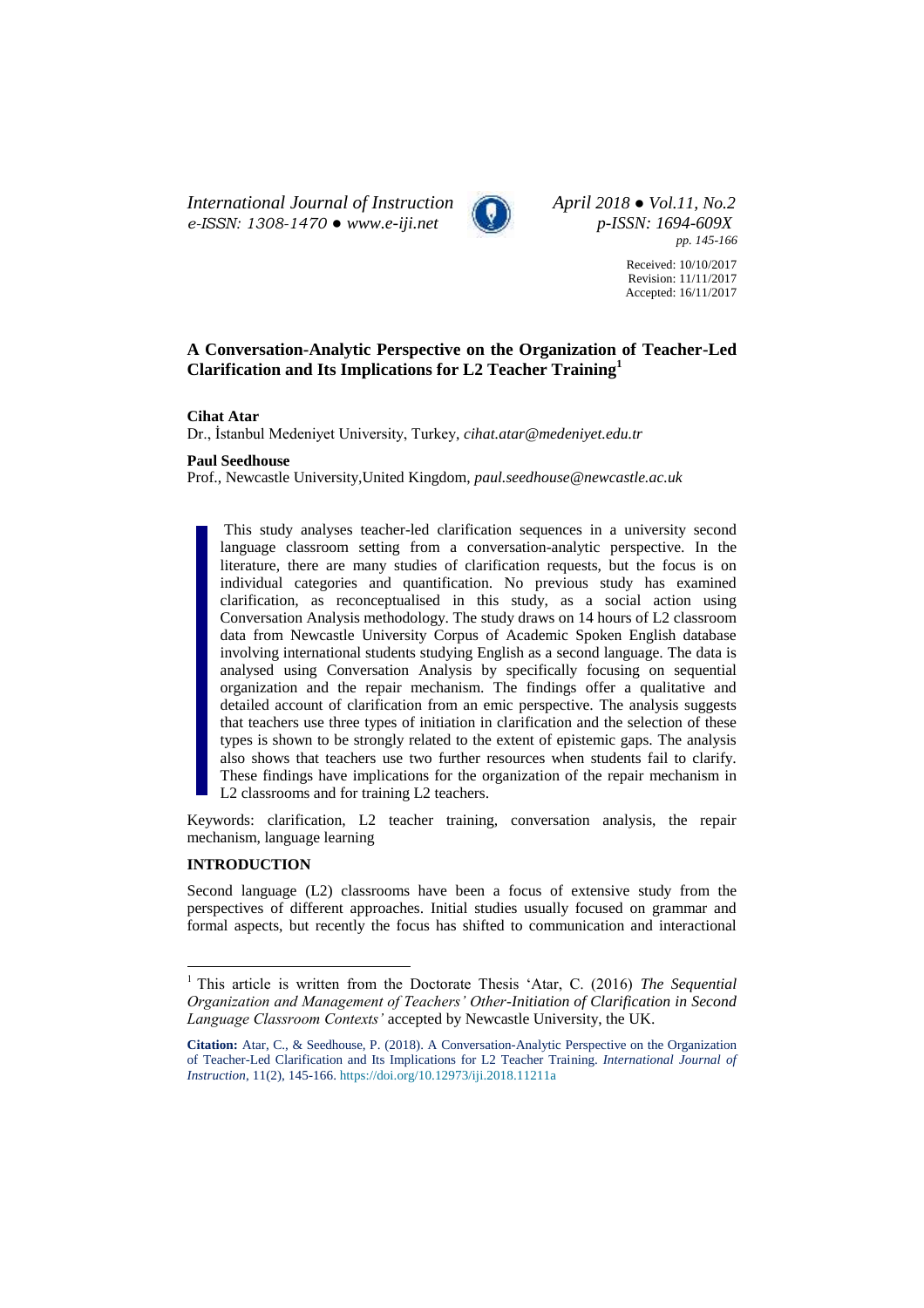skills (Anatolievna et al., 2017). However, the field is still dominated by the approaches that focus on cognition and quantification. As Firth and Wagner (2007) argue, what these approaches lack is a satisfactory focus on interactional and socio-linguistic dimensions of language. A new perspective on L2 classrooms, employing Conversation Analysis (CA) methodology, has initiated a reconceptualization of L2 studies (Kasper  $\&$ Wagner, 2011; Sert & Walsh, 2013). The aim of CA studies of L2 classrooms is to focus on micro details in interaction to understand the actions achieved. This approach enables researchers to analyse data from an emic and inductive perspective which opens up the space for unique observations.

One of the main interactional organizations in CA is the repair mechanism. The repair mechanism is an important tool in understanding how interlocutors deal with troubles in interaction (Liddicoat, 2011). Addressing problems in conversation through repair is an indispensable part of social interaction and thus it is an essential skill for L2 learners. In L2 classrooms students learn how to communicate, but problems do occur frequently and accordingly, it is important to understand how the repair mechanism works so that learners may be scaffolded to learn how to deal with problems (Kasper & Wagner, 2011). This means that if clarification (CLA), as a repair mechanism, is used in a systematic way, this can give way to more space for interaction and learning (Walsh, 2011).

### **The Literature on Clarification and Other-Initiated Repairs**

CLA, as used in this study, can be defined as a social action which is other-initiated by teachers to clarify a trouble in a student turn that breaks the mutual understanding between teachers and students (It can also be used for pedagogic purposes according to the institutional goals). Although there are quite a few studies on other-initiated repairs (OIRs) both in first and second language (L2) contexts (Balaman, 2015; Cho & Larke, 2010; Dingemanse & Enfield, 2015; Kasper, 2006; Lilja, 2014; Nyroos et al., 2017; Rylander, 2009), CLA is only studied as a by-product of co-construction and it is seen as a strategy. Other-initiated repairs are repair sequences that are initiated by the other interlocutor so that the person who causes an interactional trouble can solve it to achieve intersubjectivity. There are also some studies on clarification requests in Discourse Analysis studies (Ahangari & Amirzadeh, 2011; Ogino, 2012; Rassaei & Moinzadeh, 2011). These studies are overly statistical and they do not study CLA in a sequence. Sequential analysis would help researchers in understanding the qualitative aspects and micro details in interaction rather than focusing on making generalizations (Seedhouse, 2004). Finally, there are some CA studies on repair mechanism in L2 contexts (Åhlund & Aronsson, 2015; Cho & Larke, 2010; Koshik, 2003, 2005; Rylander, 2009), but problematic moments in L2 classroom interaction is under-researched and none of them studies CLA exclusively. Consequently, it is concluded that there is a gap in the literature in repair studies in L2 classrooms and this study will contribute to the literature not only on L2 classroom interaction, but also on L2 teacher training.

To review some of this literature in more detail, clarification requests from a discourseanalytic perspective may be discussed (Ahangari & Amirzadeh, 2011; Ogino, 2012; Rassaei & Moinzadeh, 2011). For instance, Ahangari and Amirzadeh (2011) study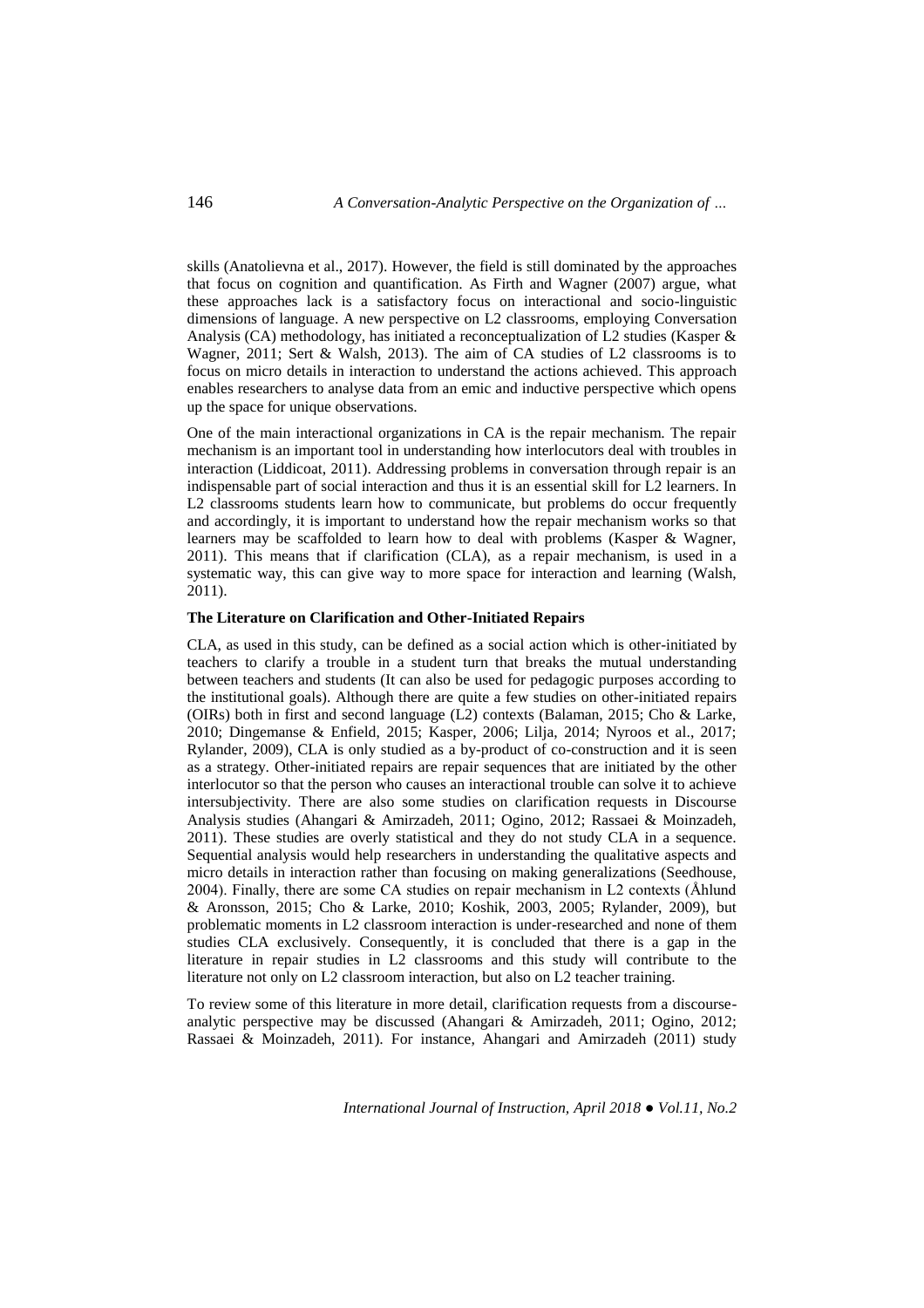clarification requests under teachers' corrective feedback. Their aim in their study is to find out which corrective feedback is more useful considering proficiency level differences. Their findings suggest that recasts are the most frequent feedback type in all levels while clarification requests are used more in higher proficiency levels. Their study is a quantitative one and it considers the frequency of each feedback type as the data to rely upon. Thus, this study is overly descriptive and it does not have much account of the interactional features of clarification requests. This means that Ahangari and Amirzadeh's study may be considered as valid if their focus is to look at the frequency of feedback types and compare them. However, a conversation-analytic approach would at least enrich the understanding of how feedback is organized and managed depending on micro details in interaction.

Another study of this type is Ogino (2012). In this study, the objective is to see the effect of modified output and CRs on the language development of learners. The responses of learners for some pre-designed tasks are analysed, but this analysis is again statistical and depends on the frequency of usage. The results suggest that modified output combined with CRs have a moderate positive effect on learners' language development. Consequently, this study concludes that CRs are effective tools and it is a good strategy for teachers to use them to increase language development. However, the interactional features of CRs are not taken into consideration and only the effect of CRs on learners' responses is analysed

Another group that is worth more discussion is the OIR studies in L1 and L2 contexts (Balaman, 2015; Cho & Larke, 2010; Dingemanse & Enfield, 2015; Lilja, 2014; Rylander, 2009). Yasui (2010) has specifically studied the phases in repair. Her context is L2 interaction outside classrooms. In her study, she found that there are three phases of repairs. The first phase is the trouble source or the repairable, the next one is the repair-initiation and the final one is the repair or the outcome. Typically, when a problem occurs in talk, this is identified by the speakers and a repair-initiation follows. The next step is performing the repair which is a solution to the problem. Another similar study is Çokal-Karadaş (2010) which focuses on L2 learners' repair use. Her focus is on the assumption that the types of repairs learners use and their proficiency level are related. She does not focus on individual repair types as it is not the focus. However, she makes some claims such as self-initiated self-repairs of students mean more proficiency.

To sum up this part, in these studies CLA is only studied as a by-product of coconstruction and they are seen as a strategy. Some micro features such as the completion of these instances are studied, but the sequential organization of them is not studied specifically and there is no mentioning of CLA as an action, either. Then, it can be concluded from literature review that there is a need to study how CLA is used in L2 classrooms, and how it is organized in terms of sequence organization and the repair mechanism which will contribute to the literature on not only L2 classroom contexts, but also on teacher training. Consequently, it may be argued here that there is a gap in the literature on repair studies in L2 classrooms and the action of CLA, as defined here, is a unique social action described as a result of the emic analysis of the data. To my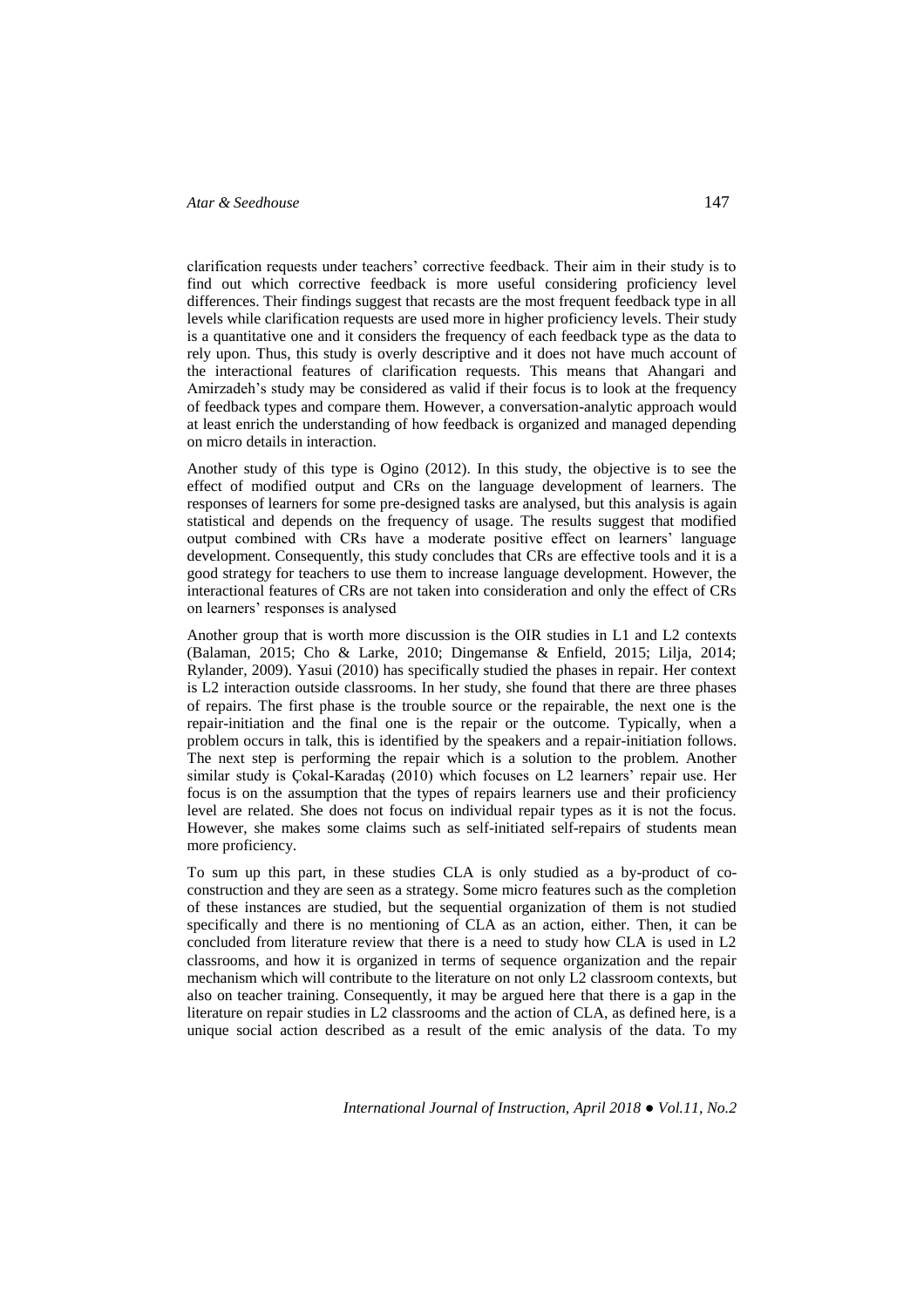knowledge, no other study has focused on this before. Consequently, this study sets out to unearth the sequential organization and the management of the action of CLA in L2 classroom contexts.

#### **The Repair Mechanism and Intersubjectivity**

In this study, CLA is defined as a repair sequence used to clarify troubles and equalize epistemic gaps in intersubjectivity. Repair in conversation can be defined as 'efforts to deal with trouble sources (TSs) or repairables marked off as distinct within the ongoing talk' (Schegloff, 2007, 101) and intersubjectivity means the mutual understanding between\among participants in interaction. TSs in interaction are anything that break intersubjectivity and prevent interaction from progressing. TSs stem from 3 sources: hearing, understanding and acceptability problems (Schegloff, 2007; Svennevig, 2008).

As mentioned in the definition, CLA is initiated when there is a problem in intersubjectivity. Troubles cause an imbalance in interaction and this imbalance motivates initiating a repair. This means that repair sequences restore shared understanding and this makes the repair mechanism a significant tool in interaction. Heritage (2012, 32) argues that an imbalance in interaction means that there is an unknowing "K-" and a more knowledgeable "K+" interlocutor and this gap is closed through an epistemic shift as shown below (Heritage & Clayman (2010, 25)):



Figure 1 The epistemic shift

Interactional Competence (IC) in L2 classrooms is being adaptive and sensitive to the locally emergent needs in interaction. Therefore, IC can be defined as interlocutors' appropriate use of linguistic and interactional resources to achieve intersubjectivity (Young, 2008). There is much discussion on the nature of IC (Sun, 2014; Young, 2008), but this study follows Markee's IC (Walsh, 2012). The reason is that he focuses on L2 interaction and he has operationalized the concept of IC successfully via the 3 components he has suggested: the formal system (pronunciation, vocabulary and grammar), the semiotic system (turn-taking, sequence organization and the repair mechanism) and gaze and paralinguistic features.

## **Types of Initiations in Repair**

In the literature, some question types are observed to be used by interlocutors to initiate repair (Kendrick, 2015). Relevant types are open class repair initiators (OCRIs), typespecific questions and partial repetitions followed by a question word (PR+WH). Other studies (Koshik, 2005) also confirm these types. OCRIs are a repair type which consists of forms such as "huh?", "what?" and "sorry?" and they are described as a weak form of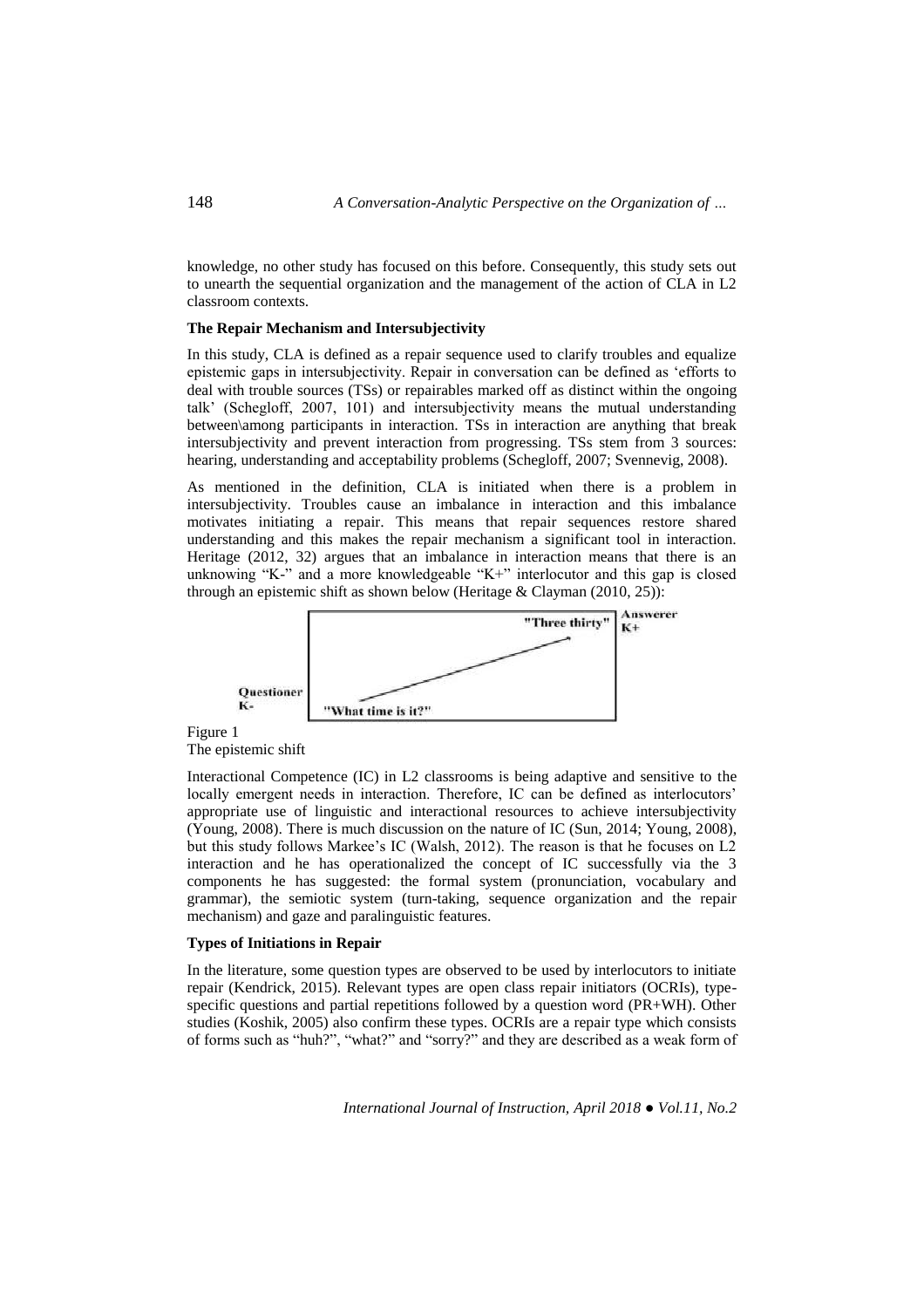repair-initiation (Manrique  $\&$  Enfield, 2015) in that they do not identify either the location of the trouble or the source. Another type is type-specific questions (Schegloff, 2007, 78). Unlike OCRIs, they specify the type of information needed. The final type is PR+WHs. This type is an even stronger form of repair-initiator. The reason is a part of the TS is repeated until the problematic part and it is replaced with a question word which strongly locates the trouble.

#### **Resources Used to Deal with Unsuccessful Repair Attempts**

Some TSs cannot be solved by the first initiation and further resources are used to achieve mutual understanding. 2 relevant resources will be reviewed. The first resource is using stronger forms. Multiple repair-initiations are not at random. When the initial repair-initiation fails, the next one tends to be a stronger type. In this way, the trouble is located more precisely. This helps the producer of the TS to find out the problematic part. Checking candidate understanding or hearing is also used after repair failures. It is used to check the current intersubjectivity level to deal with problems (Schegloff, 2000). Shortly, interactants constantly display their mutual understanding and they initiate repair when there is a TS. When the initial repair-initiation cannot clarify the TS, further resources are used to achieve intersubjectivity.

## **METHOD**

# **The Purpose of the Study and the Research Questions**

The aim of this study is to investigate teacher-led CLA in L2 classroom settings from the perspective of CA. The originality of this study is based on the research gap in the current literature and the methodology of this study itself. The lack of repair studies on CLA in L2 classrooms and using CA as a methodology to analyse CLA in L2 classroom contexts make this study unique. As discussed in Introduction, it is concluded that CLA as an action was not studied as an integral part of the adjacent sequences, but it was only analysed through a quantitative methodology. In this sense, this study will be the first one to address CLA in L2 classrooms by considering its qualitative features and management. Accordingly, the research questions of the study are as follows:

- (1) What are the types of initiations teachers use to initiate CLA?
- (2) How is CLA managed when students fail in doing the CLA?
- (3) Can the findings of this study be used to train L2 teachers?

Then, this study unearths (1) the initiation types in CLA, (2) the resources teachers use to manage students' failures and (3) the potential of these findings for improving teaching and learning in L2 classrooms.

## **The Research Context**

The data was collected from L2 classrooms in the INTO department of Newcastle University between 2011 and 2015. The main aim of the INTO department is to help students improve their language abilities to proceed "into" their undergraduate or graduate degree by offering international foundation, international diploma, graduate diploma, English for university study and pre-sessional English. (INTO Courses, 2015).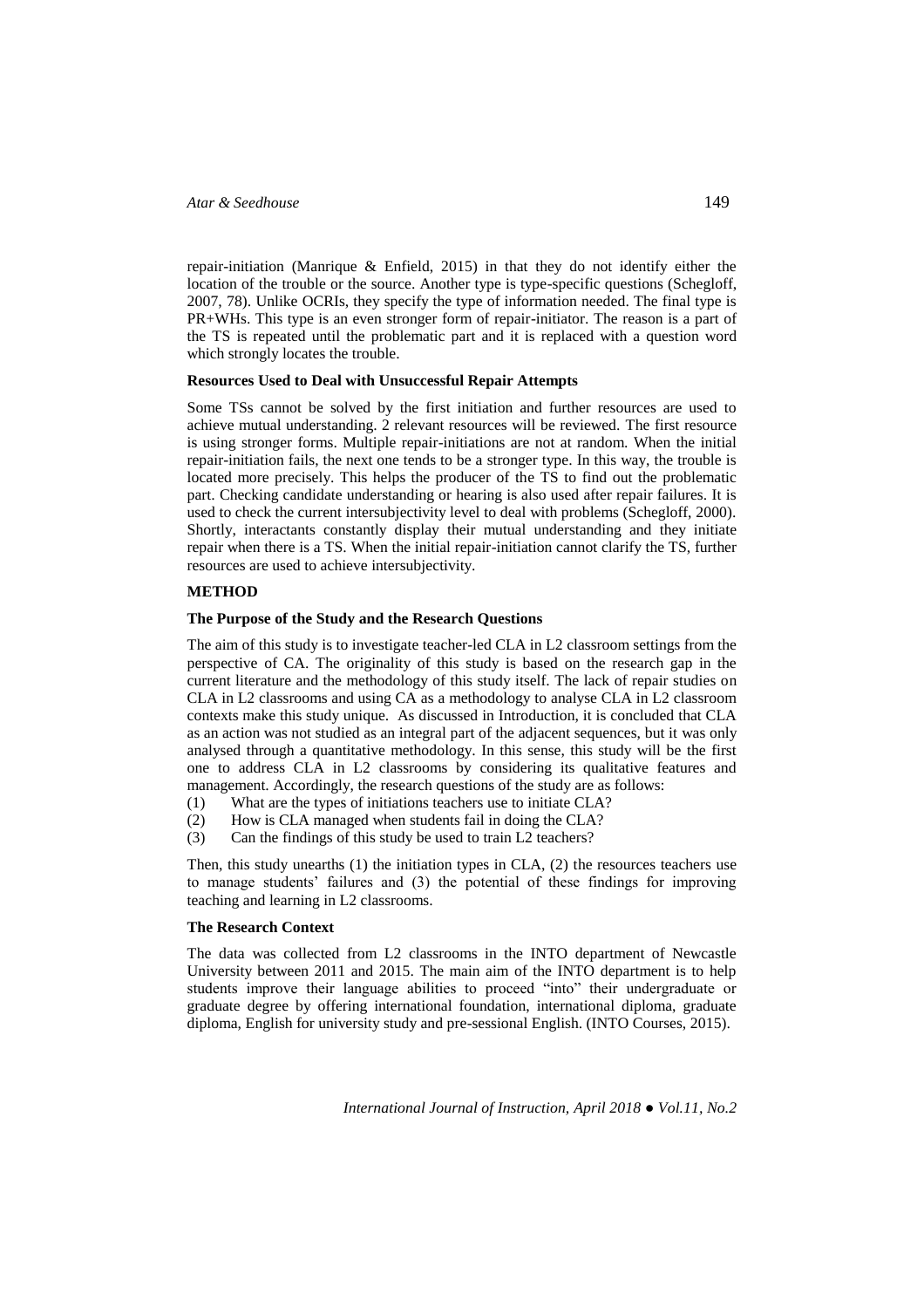## **The NUCASE Database and the Participants**

Newcastle University Corpus of Academic Spoken English (NUCASE) is a one-millionword spoken academic English corpus. It was recorded in different faculties of Newcastle University and in the INTO English language centre of the university. The data is based on audio and/or video recordings of spoken interaction recorded in seminars, tutorials, PhD supervisions and staff-student meetings. The sub-corpus INTO database was collected from L2 classrooms and it makes up the last 25 % of the corpus. The recordings in INTO are from pre and in-sessional English classes. The recordings are collected from B1, B2, C1 and C2 levels.

The participants in this study are international students studying at either Foundation or English for University Study programs. The classrooms are made up of 10-12 students. In CA studies, the data and participants are chosen from natural contexts. This is called the specimen approach which is methodologically in contrast to the factist perspective. The underlying assumption of the factist perspective is that a representative sample must be chosen to represent the whole population (Ten Have, 2007). However, in the specimen perspective, participants or contexts are studied as a reality in their natural context. In this sense, the specimen approach is a representation of the reality which is more appropriate for the purposes of this study as the aim of this study is to understand the action of CLA as it occurs in real L2 classrooms. NUCASE data is suitable for this aim as it includes data from natural classroom contexts.

#### **Data Collection**

The aim of this study is to understand how CLA is achieved in interaction. Consequently, the nature of this study requires a qualitative and in-depth analysis of the L2 classroom data. Therefore, the best way of collecting data for this study is to record some L2 classrooms. As mentioned in the previous section, L2 classroom recordings from INTO part of the NUCASE database were used as the data.

As for the amount of data needed for a sound CA study, Seedhouse (2004) states that 5 to 10 hours of classroom data is considered to be adequate for L2 classroom studies and he claims that this data is enough for making generalizations and drawing conclusions about a specific context. Therefore, 14 hours of data from NUCASE were chosen and to balance the distribution of different L2 classroom sub-contexts, 4 lessons from writing classes and 2 lessons from listening and speaking classes are chosen to create the main data of this study. The reason for this choice is that in order to understand the organization of CLA, it is essential to have data from different L2 classroom contexts.

### **Conversation Analysis**

In this section CA, as a research methodology, will be presented and why it is an appropriate methodology for this study will be justified. CA is one of the several approaches that study spoken language. CA emerged from sociological studies and it is founded upon the ethnomethodology of Goffman and Garfinkel, who studied members of a society and their practices to understand how they interact as social beings (Ten Have, 2007). Garfinkel tried to figure out how ordinary people achieve their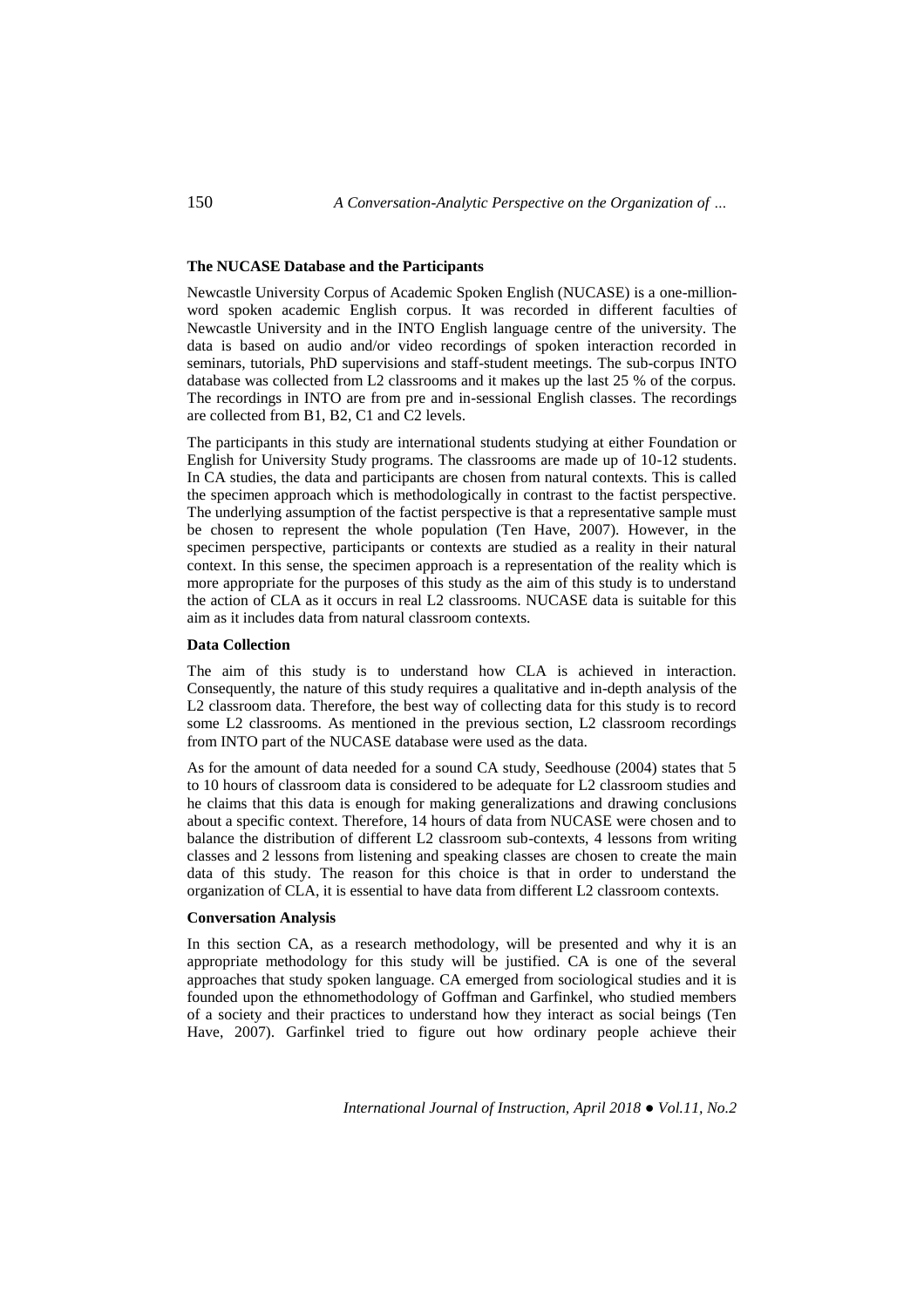interactional goals in everyday life. Similarly, Goffman is the pioneer researcher in studying human interaction in close detail (Gardner, 2004). These two researchers paved the way for Harvey Sacks and Emanuel A. Schegloff in the early 1960s. Thanks to their studies, CA turned into a distinct discipline over time and it evolved into a naturalistic approach whose primary aim is to observe, describe, analyse and understand talk as a basic component of human social behaviour (Sidnell, 2010).

In 1960, three basic underlying principles were borrowed from ethnomethodology. These principles are accountability, indexicality and reflexivity (see Gardner, 2004, 266 for more details). In accordance with these basic principles of ethnomethodology, CA has basically three main aims. These are applying the principles of ethnomethodology to naturally occurring talk, unearthing the organization and order of social actions in interaction and understanding how participants in interaction create and orient to a shared understanding (Ten Have, 2007). These main principles of CA were taken into consideration for the data analysis and they shed light on how the data of this study was analysed. The first aim of CA suggests that natural talk is the appropriate type of data if the aim is to study talk-in-interaction. So, in this study the data comes from genuine L2 classrooms. There is no outside intervention on variables and the classrooms were recorded naturally. Secondly, to uncover the actions that teachers and students do in classrooms, the data is analysed via the emic perspective of CA. The initial observations showed that CLA is ordered and patterned as an action in natural interaction. Consequently, in accordance with CA's aims, this study aims at uncovering the order and organization in the action of CLA.

CA has many advantages as a methodology for analysing L2 classroom interaction and considering the aim of this study, it is clear that it is the most appropriate methodology for this study. The reason is it focuses on actions rather than individual functions offering a better and fuller account of the data. It also provides richer details about the data unlike top-down methodologies and it is evidence-based which means that it only studies what can be shown or proven in the data. It allows the researchers to have an open mind for any findings in the data by rejecting pre-defined categories and assumptions unlike Discourse Analysis. The final significant advantage is that CA studies natural talk as the data and this, in turn, prevents researchers from studying artificial language use. There are also some disadvantages. These issues are about the generalizability issue, the amount of data that CA can analyse and the observer's paradox. The researchers of the study took some measures to deal with these limitations. These measures are including as big an amount of L2 classroom data as possible, and also including different sub-contexts, to have a generalizable and adequate amount of data. Making the recording process as unobtrusive as possible is the precaution to decrease the effect of the observer's paradox. These issues will also be addressed in reliability and validity section in more detail.

### **Data Analysis**

### *Transcription*

Transcription is the process of creating the orthographic representation of the recordings. Transcription is a very significant part of CA analysis as it is the initial step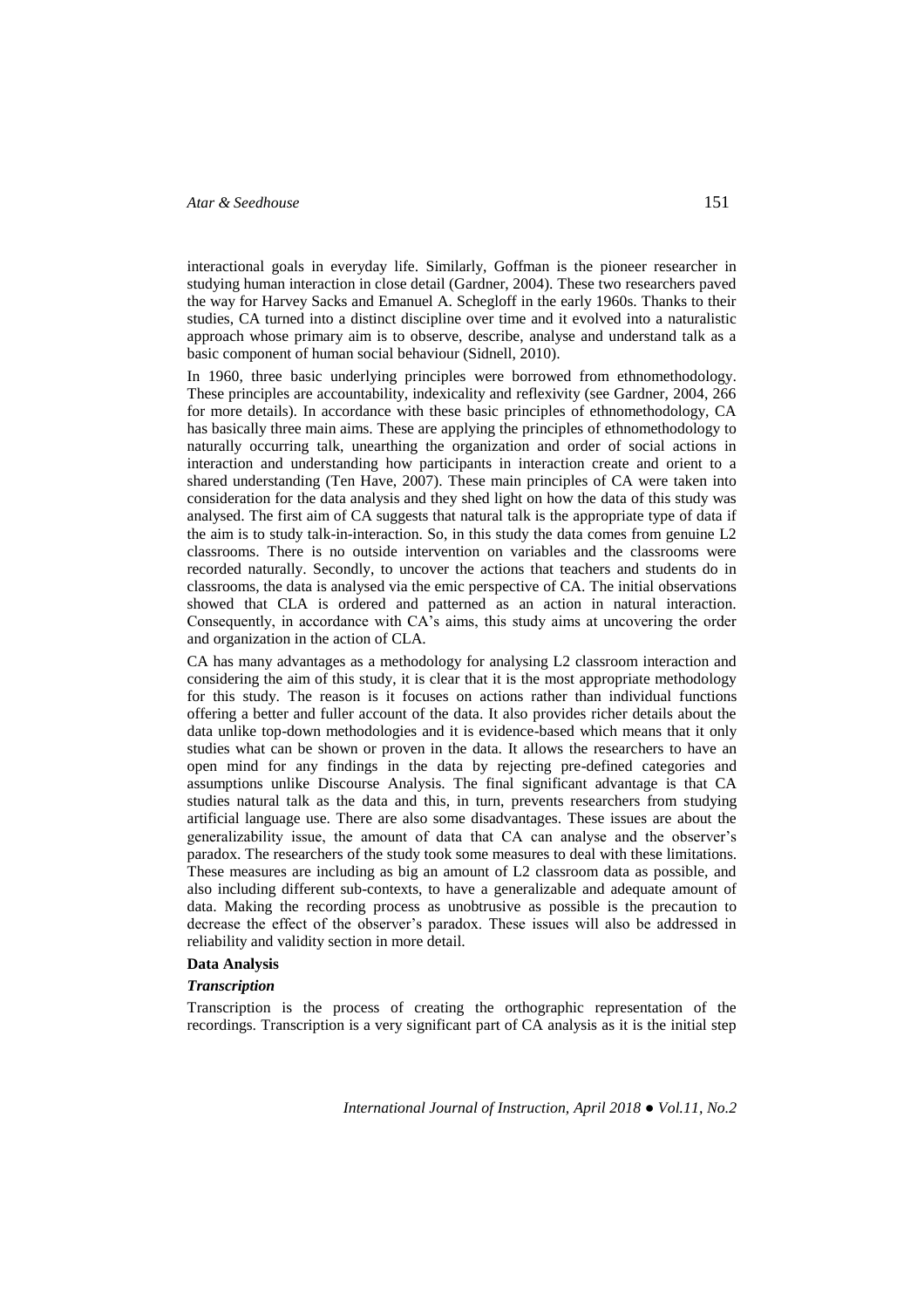in converting the data into a format by which micro analysis can be undertaken. In this study, the transcription conventions suggested in Liddicoat (2011), which is used in most CA studies (see Appendix A), is used to have a consistent transcription system. It is essential to have a consistent transcription system in a study as it not only assures a reliable representation of the data, but also it allows readers and other researchers to understand the extracts easily. External information such as the lesson type, pedagogic focus and the task type are also added to the transcripts when necessary.

### *Data analysis procedures*

In this sub-section, the steps of data analysis in CA will be introduced and how sequence organization and the repair mechanism are used to analyse data will be explained.

Seedhouse (2004, 38-39) suggests the following steps for data analysis in CA to account for the organization of an action:

- Unmotivated look at the data
- An inductive search throughout the database to establish a collection of instances of the phenomenon
- Establishing regularities and patterns in relation to the occurrences of the phenomenon in order to show that these instances are produced and oriented to by the participants as normative organization of the action
- Finally, a more generalized account of how the phenomenon relates to interaction in the broader sense is produced.

In accordance with the steps suggested by Seedhouse (2004), the initial data analysis showed that there is a pattern in the action of CLA and this pattern is ordered. In other words, the organization of the action was an observable one as evidenced by the systematic production and by the orientation of the participants. Hence, an extensive literature review was undertaken on CLA as detailed in the Introduction part. Then, a more detailed data analysis was undertaken to understand the sequence organization and the forms and functions of the action. After that, the action was studied from the perspective of repair. Finally, the instances were studied to understand how CLA failures are managed and the implications for L2 teacher training were mentioned.

To sum up the steps followed in this study, first, the resources teachers use to initiate CLA were studied via sequential organization of CA. Finding out the types of CLAinitiation answers the first research question. After that, the resources that were used to manage CLA failures were studied which answers the second research question. Finally, the initiations and resources teacher used were studied from an IC (Markee, 2008) perspective in order to see if any implications for teacher training can be obtained.

### **Validity and Reliability**

The validity and reliability of any data collection and data analysis methods are of great importance for the findings of a study (Dornyei, 2007). Therefore, issues about validity and reliability were taken seriously in this study and measures were taken to diminish negative effects. The validity of a research involves making accurate inferences and interpretations from the data. As a qualitative methodology, CA's validity mostly rests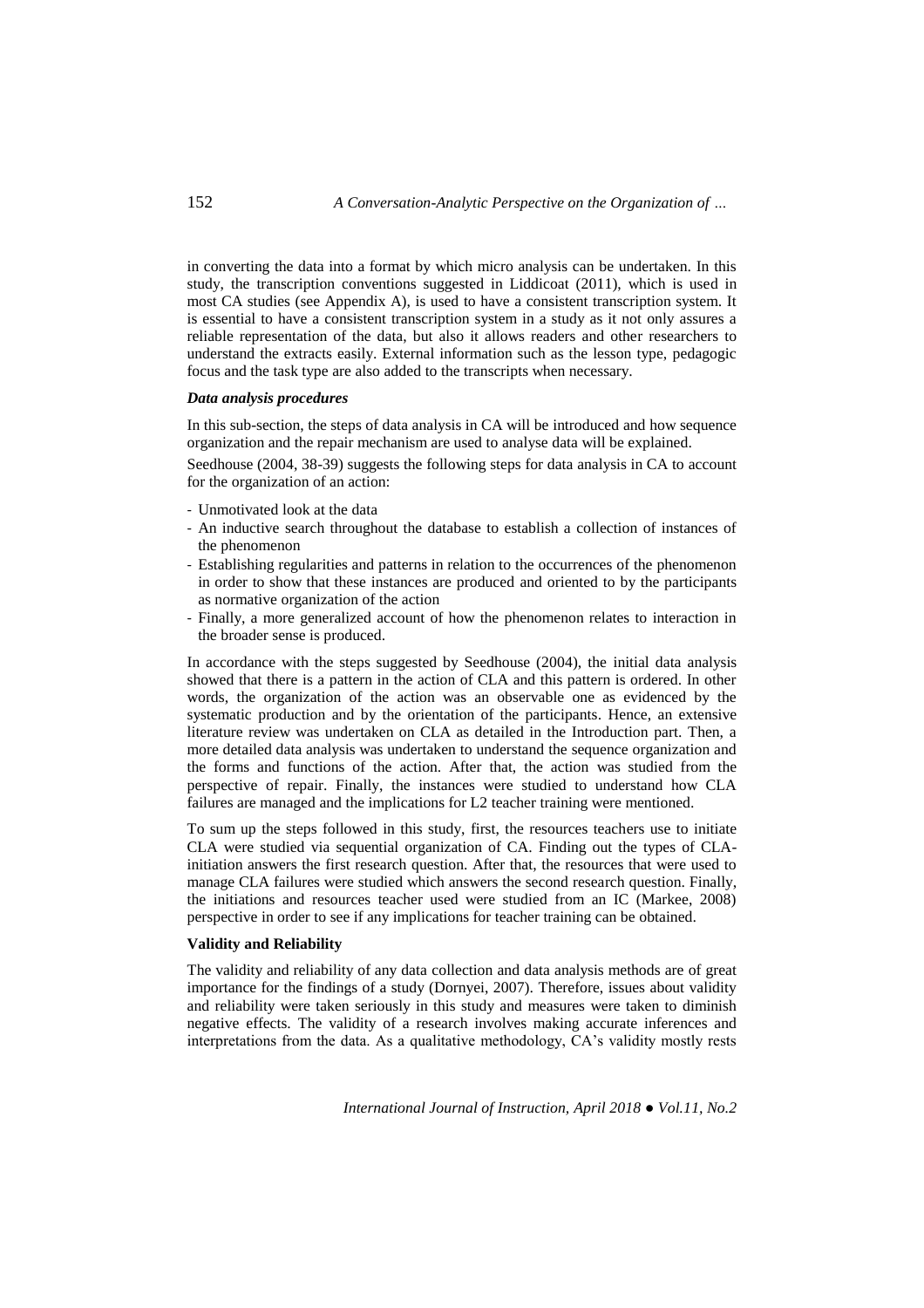on the analysis of researchers. As Seedhouse (2004) suggests, the validity of CA analysis is related to what the researcher claims and to what extent the data supports it. In this sense, the researcher of this study did an extensive reading in the initial stages and he presented the findings in different academic circles. The data was firstly presented in MARG (Micro Analysis Research Group) in Newcastle University. MARG is a data session group meeting where researchers studying CA present their data, and participants and researchers discuss the findings. The data was also presented twice in Newcastle University postgraduate conference and also at BAAL 2015 conference which is the biggest Applied Linguistics conference in the UK. By presenting the data and findings, useful feedback from other researchers were obtained and their confirmation of the findings also increased the validity of the study.

The other term, reliability, can be defined as the consistency of the analysis and results of the data. As mentioned in the Research Methodology section, the fact that CA can analyse only a limited amount of data may be a limitation for reliability. The reason is, it may not make strong generalizations or claims depending on a little amount of data. However, CA is strongly interested in details and it makes assumptions about only the things that can be evidenced from the data. Therefore, CA findings consist of what is in the data rather than deductive assumptions or theories. This is directly related to CA's being an empirical and evidence-based approach. In this sense, CA has a valid point of analysis and it does not try to make claims beyond what is in the data (Seedhouse, 2004). The criticism for this limitation of CA is also undermined by recent CA studies. The growing number of findings in CA studies shows that casual talk and institutional talk have observable organization and the basic mechanism in conversation is very similar in different related contexts. In other words, conventions and conversational rules may show some differences in different contexts, but the basic rules of sequence organization or turn taking procedures are usually the same. For instance, in Seedhouse's (1998) study, sub-contexts in L2 classrooms sometimes have different organization, but the basic machinery is the same. Consequently, CA has the ability to make generalizations. In this study, the data comes from L2 classrooms and it is suggested that the interaction in L2 classrooms are organized (Seedhouse, 2004). In this sense, the findings of this study are generalizable to other similar contexts. In addition, Seedhouse (2004) suggests that by sharing the transcripts of the data with readers, the study becomes replicable as the readers can check the accuracy of the analysis.

Another measure taken by the researchers was to include two cameras and two audio recorders. In this way, recordings from the classrooms provided accurate and richer details. Also, the cameras and audio recorders were set up before the classes started to decrease observer's paradox. In addition, the researcher left the classrooms during the lessons to allow students and teachers to behave as naturally as possible. This increases the reliability and the validity of the data as it yields more natural data. Moreover, different sub-contexts and different language skills were included in the data to have more reliable results. Having different L2 sub-contexts made it possible to check whether the findings are parallel in different sub-contexts. Finally, as Seedhouse (2004, 319) suggests, "There is no substitute for detailed and in-depth analysis of individual sequences; interviews with participants, questionnaires etc. are not able to provide this, which is why triangulation is not normally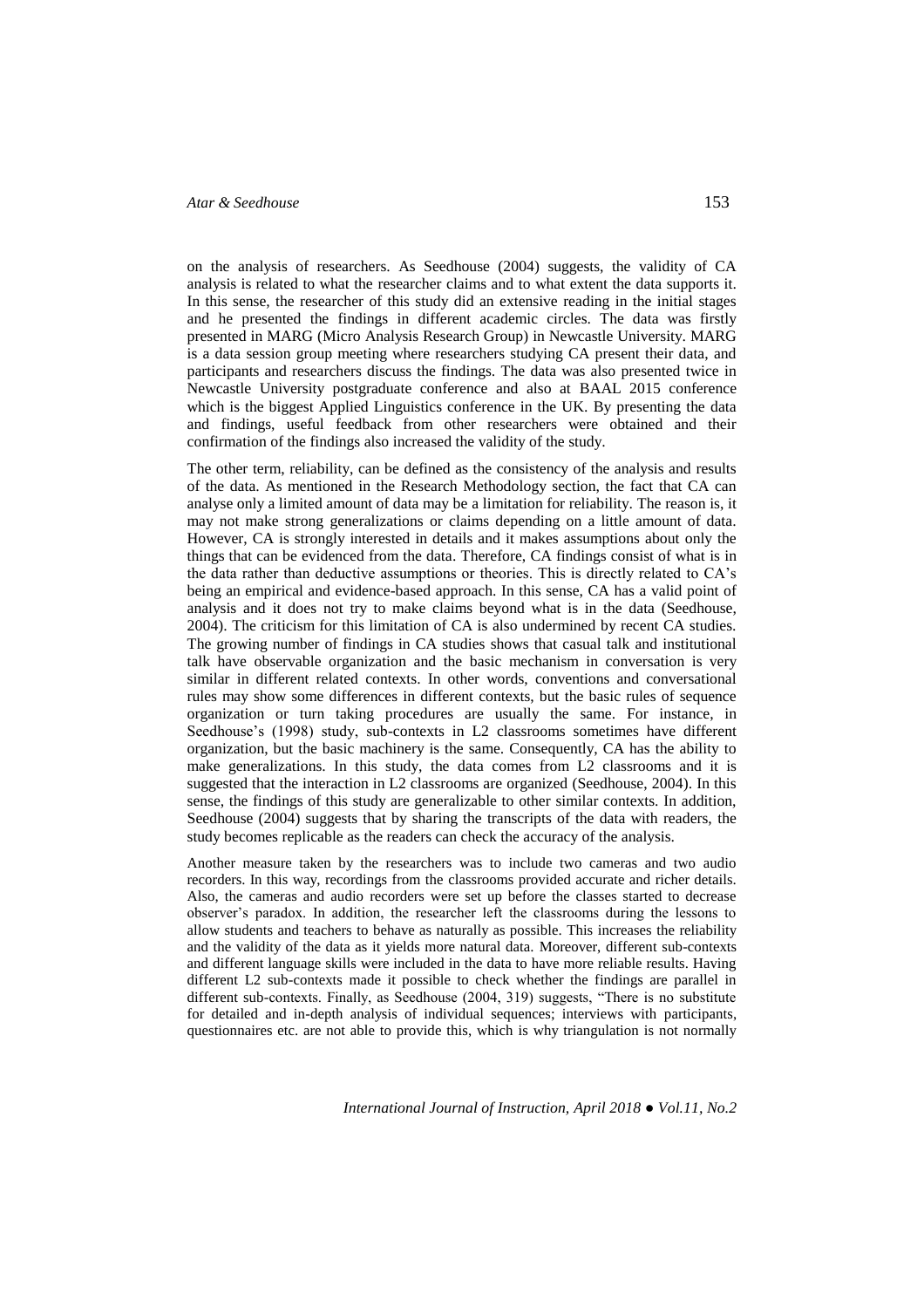154 *A Conversation-Analytic Perspective on the Organization of …*

undertaken". Namely, CA is an adequate approach for studying interaction on its own. As explained in Research Methodology section, CA has many benefits for studying natural interaction and it is a competent methodology on its own for the purposes of this study. Consequently, considering the focus of this study, triangulation is not undertaken.

## **FINDINGS**

85 extracts were analysed using a micro-analytic perspective. 6 of these extracts were used in this paper to demonstrate the main observations in teacher-led CLA. The findings will be presented in three section each of which is dedicated to a research question.

# **Initiating CLA**

 $\overline{a}$ 

In this part, the CLA initiation types will be under examination. In the data, teachers were observed to use 3 types of initiation in CLA which are: type-specific questions, OCRIs and PR+WHs. The observations about these different initiation types will be presented answering the adapted CA question 'why these different initiation types, right now?'. The argument here is that teachers use these different types in accordance with the level of epistemic gap. Extract 1 will demonstrate type specific CLA initiations and Extract 2 will introduce OCRIs. Then, Extract 3 will demonstrate PR+WHs.

Extract 1 demonstrates the use of type specific questions by teachers to initiate CLA. In this extract, there is a whole class brain storming activity on culture shock.

## **Extract 1\_2.4 (10:30-10:46) Time**

|                     | $TS^2 \rightarrow 1$ S5 |     | : time $(0.6)$ a time here                               |
|---------------------|-------------------------|-----|----------------------------------------------------------|
| $CLI \rightarrow 2$ |                         | T – | : how do you mean the time?                              |
| $R \rightarrow 3$   |                         |     | S5 : i said $(0.5)$ the flexibility $(.)$ if you have an |
| $R \rightarrow 4$   |                         |     | appointment with the (.) police station or doctor        |
|                     | -5                      | T   | $:$ hm-mm                                                |
| $R \rightarrow 6$   |                         | S5  | : i feel (0.6) that's erm late for f:ive minutes         |
|                     |                         | T   | $:$ $veah =$                                             |
| $R \rightarrow 8$   |                         | S5  | : = just make a new one.                                 |
| $CLS \rightarrow 9$ |                         | T.  | : okay yeah                                              |

In line 1 S5 mentions time as a culture shock. The teacher does not clearly understand how time can be a cultural difference and asks S5 to explain it (how do you mean the time?). In the following lines S5 clarifies how time is different for him by mentioning the strictness in the timing of appointments. The teacher closes the turn using sequence closing thirds (okay) and (yeah) (Schegloff, 2007).

In this extract, the teacher considers the student answer in line 1 as a response to his previous initiation. However, he does not know (how) exactly it can be a culture shock. Therefore, he initiates CLA in line 2 with the type-specific question (how do you mean the time?). S5 orients to CLA-initiation by explaining how time is a culture shock for him. In this sense, the teacher uses a certain type of question to let the student know the

<sup>2</sup> Abbreviations in the extracts: **CLI:** CLA initiation, **R:** repair\CLA, **CLS:** closing.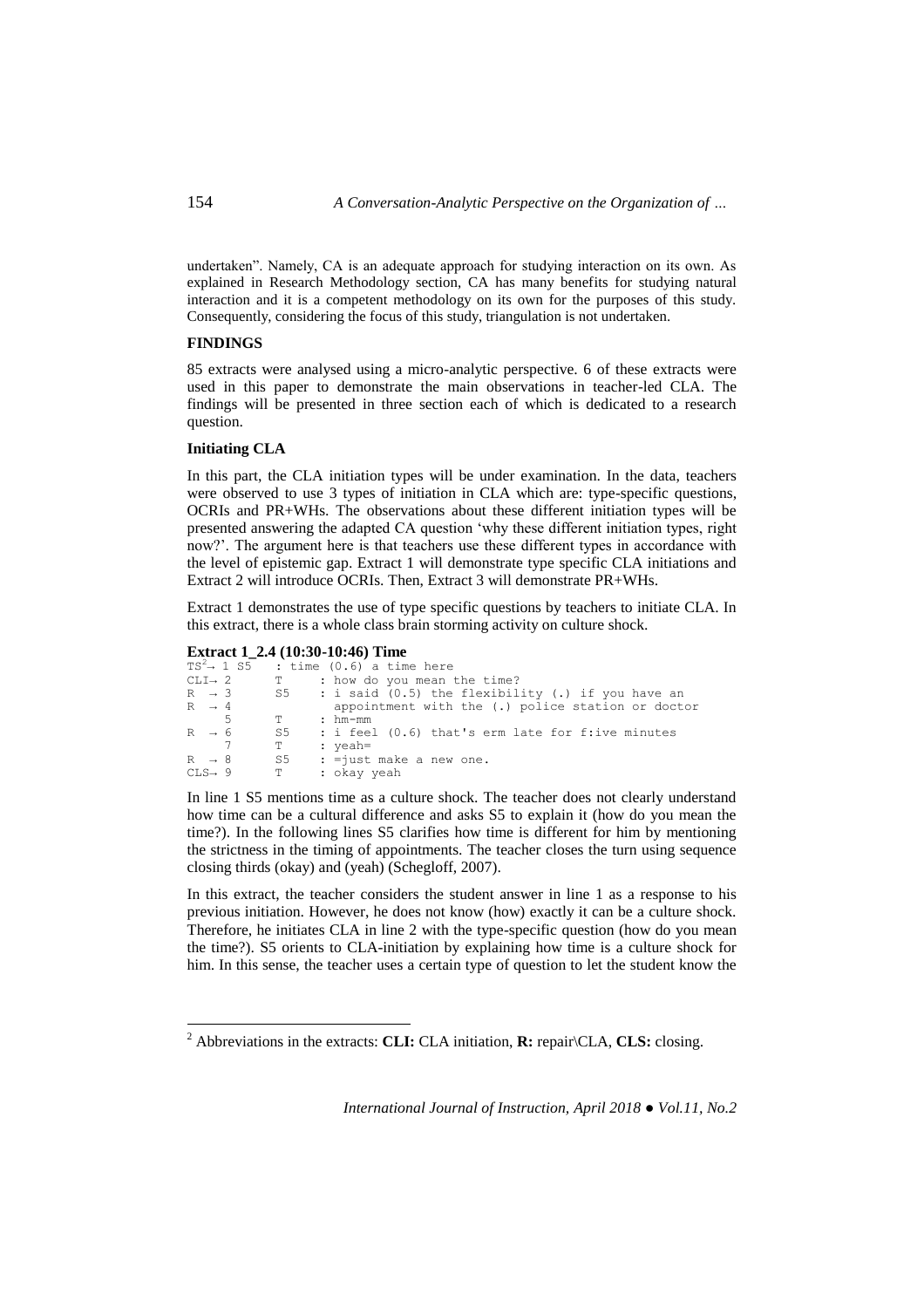type of the problem. In response, S5 clarifies his problematic turn and in line 9 the teacher closes the turn which shows that S5's turn in line 1 is now clear.

Type-specific CLA-initiations are repair initiators with questions such as 'how?', 'where?' and 'why?'. They are observed to be the most common type of initiation in the data (slightly more than half of the instances). The observations suggest that typespecific questions typically follow understanding problems as seen in Extract 1 and they are used to clarify problems which 'partially' block intersubjectivity. For instance, in Extract 1 the teacher understands the student's response, but he cannot clearly make out 'how' time is a culture shock. This means that there is some mutual understanding, but there is still a partial problem.

Extract 2 demonstrates OCRIs as CLA initiators. In this extract, the teacher checks any vocabulary that is difficult for the students (here empirically).

## **Extract 2\_2.6 (25.00-25.26) Is This Adjective?**

|    | T : so although this project identified students' own                 |
|----|-----------------------------------------------------------------------|
| 2  | feelings towards their experience of culture shock                    |
| 3  | $(1.3)$ it did not empirically measure the effects                    |
| 4  | of this (0.5) any quesses what this might mean?                       |
| 5  | (2.3)                                                                 |
| 6  | $S6$ : (importantly or)                                               |
| 7  | (2.1)                                                                 |
| 8  | S4 : directly?                                                        |
| 9  | S6: no (to S4)                                                        |
|    | TS $\rightarrow$ 10 S6 : is this adjective?                           |
|    | CLI $\rightarrow$ 11 T : sorry?                                       |
|    | $R \rightarrow 12$ S6 : adjective?                                    |
|    | CLS $\rightarrow$ 13 T : erm: (.) here it's an adverb (.) empirically |
| 14 | measure                                                               |

In lines 1 to 4 the teacher reads the relevant part from the text and he allocates the turn to the whole class. In line 6, S6 tries to provide an answer, but there is no explicit acknowledgement or rejection from the teacher. In line 10 rather than providing a guess about the meaning of the word, S6 initiates a new turn to get some additional information about the word. However, the teacher has a difficulty in hearing his response and he initiates CLA using an OCRI. Following the initiation, S6 clarifies the TS by repeating his problematic turn shortly and the teacher's response follows in line 13.

OCRIs are the second most common CLA initiator type in the data (one-fifth of the instances). The most common type of OCRIs is 'sorry' and occasionally 'huh' is observed. OCRIs are used in instances where the teacher has a difficulty in, usually, hearing a previous turn. For instance, in Extract 2 there is a hearing problem and the teacher initiates CLA with an OCRI to show that their mutual understanding is at stake. S4's repair in line 10 shows that he also takes the repair-initiation as an indicator of a hearing problem as he only repeats the TS.

Extract 3 demonstrates the final initiation type, PR+WHs. In this extract, there is a discussion on the functions of the paragraphs in an article.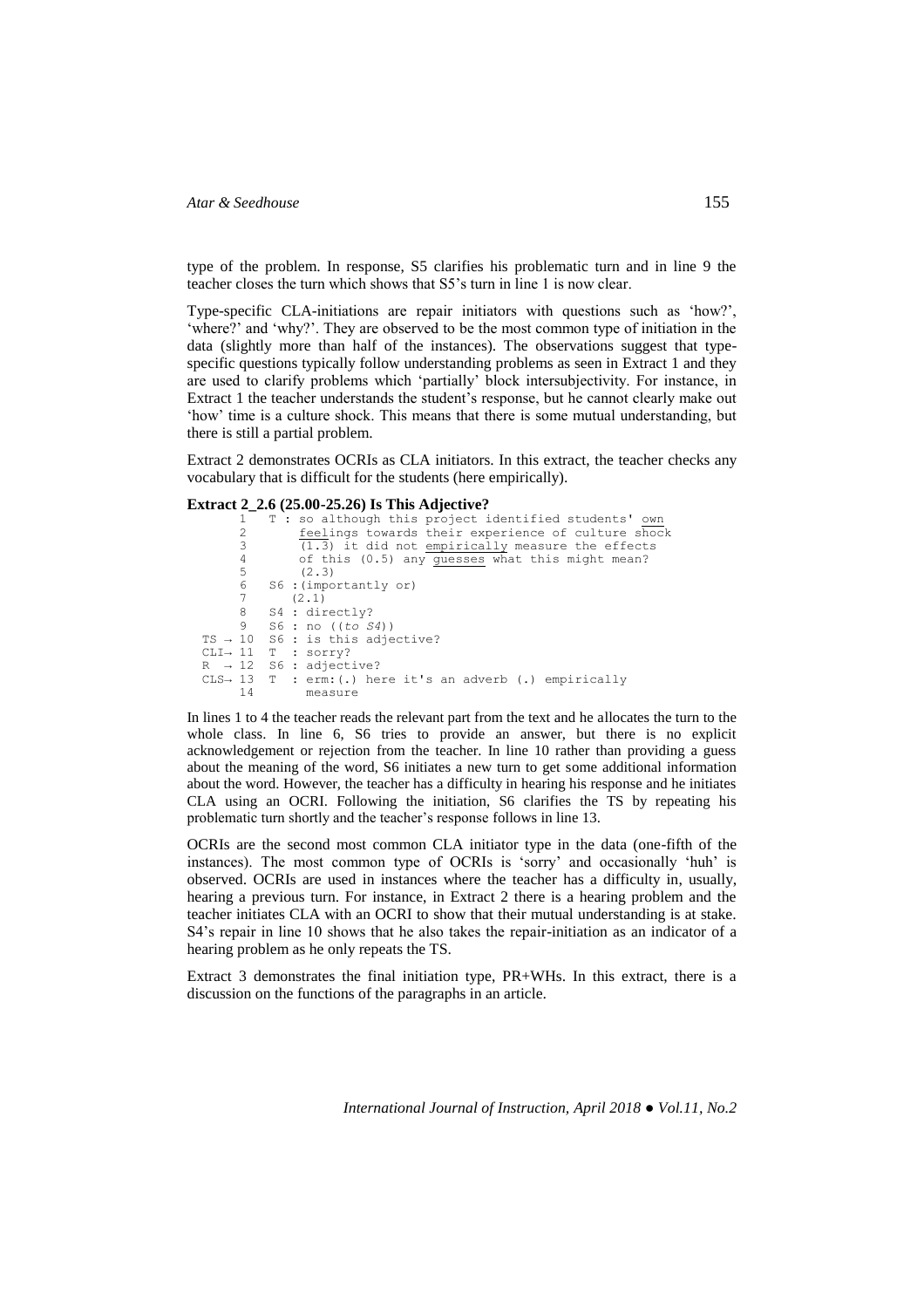```
Extract 3_2.10 (45:42-46:18) Suggestions Recommendations
```

|                      |                    |     | T: let's look at the last part                       |
|----------------------|--------------------|-----|------------------------------------------------------|
|                      | $\mathfrak{D}$     |     | (4.9)                                                |
|                      | 3                  |     | T: the final paragraph (.) what's the function here? |
|                      | 4                  |     | $S2$ : some::- (.) make a suggestion?                |
|                      | 5                  |     | $S?$ : (?)                                           |
| $TS \rightarrow 6$   |                    |     | S12: recommendations for.-                           |
|                      |                    |     | S2 : suggesti[ons ]                                  |
|                      | 8                  |     | S12: [resear]ch (studies).                           |
|                      | 9                  |     | T : suggestions recommendations.                     |
|                      | 10                 |     | $S2:$ (yeah)                                         |
| $CLI \rightarrow 11$ |                    |     | T : recommendations for what?                        |
|                      | $R \rightarrow 12$ |     | S12: for the future stuldies] or-                    |
|                      | 13                 | S2: | [yeah]                                               |
|                      | 14                 |     | $S?$ : for $(?)$                                     |
|                      | $R \rightarrow 15$ |     | S2 : [for what the university to do in the future    |
| $CLS \rightarrow 16$ |                    |     | T: yeah (.) so it's saying (.) i've done some        |
|                      | 17                 |     | research $(0.7)$ and from this research $(0.6)$      |
|                      | 18                 |     | this is what i think we should do next.=so           |
|                      | 19                 |     | it's making suggestions (.) and recommendations      |

In line 3 the teacher makes an initiation. From line 4 to 8 some students offer answers. In line 9 the teacher repeats the responses however, in line 11 he initiates a repair with (recommendations for what?) to ask students to clarify what the recommendations are for. In lines 12 and 15 S2 and S12 self-nominate and clarify that they are (for the future stu[dies]) and ([for what the university to do in the future). In line 15 the teacher acknowledges the responses.

This extract illustrates how PR+WHs work as CLA initiators. As seen line 9, the teacher acknowledges students' answers as appropriate, but he wants students to clarify what the recommendations are for. This type precisely indicates where the problem is and it is used in both hearing and understanding problems unlike the previous two types. Consequently, the CLA responses tend to be short turns, usually consisting of a few words or a phrase as seen above. Also, as seen in lines 12 and 15, both student CLAs start with 'for', which is a type-conforming response (Schegloff, 2007). This clearly shows that students provide not only the necessary CLA, but also an appropriate phrasal response type.

In this section, the findings on the 3 CLA initiation types are presented and it has been argued that these different types target different levels of epistemic gap and that they are related to specific TSs (hearing or/and understanding).

#### **Management of Students' CLA Failures**

Sometimes students cannot achieve CLA after the initial CLA initiation. In response, teachers are observed to use 2 resources to manage these failures: using stronger forms and checking candidate understanding. The analysis shows that students' CLA failures happen in two main ways: The first one is when a student cannot provide a CLA at all. This is when there is no CLA or when the provided CLA is totally irrelevant. The second one is when students cannot provide a satisfactory CLA. The researchers use the term 'CLA failure' for both observations as the analysis suggests that there are not significant differences between the two in terms of organization.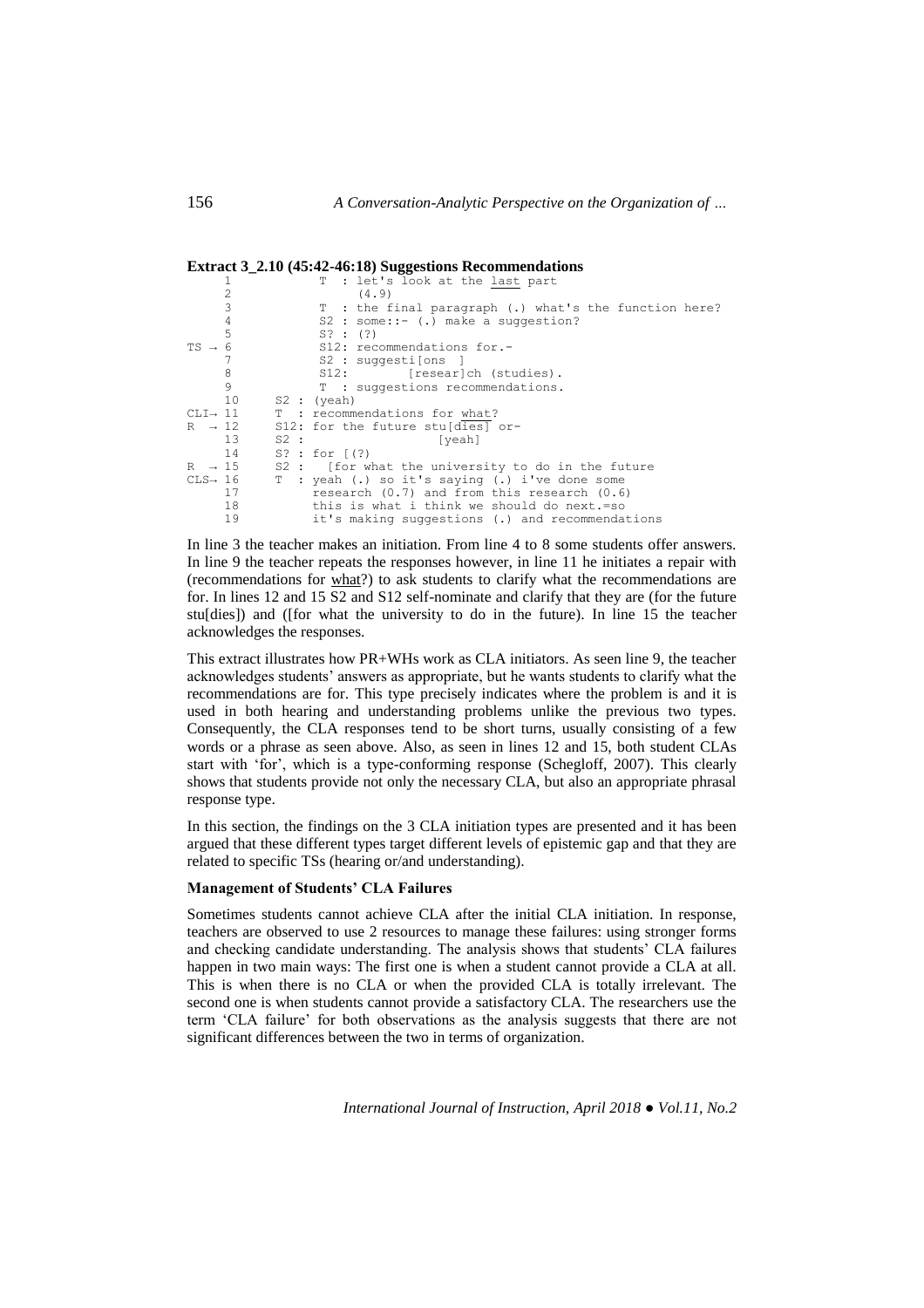Extract 4 demonstrates the use of stronger forms to deal with students' CLA failures. In this extract, students have finished a fill in the blanks activity and the teacher checks if they have any problems with the activity.

| 1                    | Т | : okay any:: problems or issues with the- (.)                      |
|----------------------|---|--------------------------------------------------------------------|
| $\overline{c}$       |   | firstly the bit on page forty-eight the bit on                     |
| 3                    |   | adding information (.) are there any questions                     |
| $\overline{4}$       |   | from that?                                                         |
| 5                    |   | (8.1)                                                              |
| 6                    |   | T : no?                                                            |
|                      |   | TS $\rightarrow$ 7 S9 : what is this?                              |
|                      |   | $CLI \rightarrow 8$ T : sorry?                                     |
| 9                    |   | (4, 2)                                                             |
| 10                   |   | $S?$ : $qo$ on                                                     |
| 11                   |   | (1.1)                                                              |
|                      |   | $R \rightarrow 12$ S9 : well this is the:: (?)                     |
| 13                   |   | (2, 7)                                                             |
|                      |   | $CLI2\rightarrow14$ T : what's the question shrike?                |
|                      |   | $R \rightarrow 15$ S9 : eh (1.2) underline the words (.) which add |
| $R \rightarrow 16$   |   | information=                                                       |
| 17                   | Т | $: = \text{hm-mm}$                                                 |
| 18                   |   | (1.4)                                                              |
|                      |   | $R \rightarrow 19$ S9 : you mean adDITional information?           |
| $CLS \rightarrow 20$ | Т | : yeah exact[ly                                                    |

In lines 1 to 4 the teacher asks the students if they have any problems with the activity. There is a long silence of 8.1 seconds and the teacher takes the turn again and asks if there are no questions. S9 asks (what is this?) to show the problem he has encountered. However, the teacher has difficulty in understanding and he initiates CLA with an OCRI. There is a 4.2 seconds pause following the CLA initiation. After a 1.1 second silence, S9 tries to do the CLA, but he cannot complete his sentence. Another pause, 2.7 seconds, follows and in line 14 the teacher re-initiates CLA using a type-specific question (what) this time. In line 15 S9 starts to do the CLA and in line 19 he continues and clarifies the TS. The teacher confirms the clarified answer and the sequence closes.

This extract illustrates how teachers manage CLA failures using stronger forms. The TS in this extract stems from S9's question in line 7. S9 uses deictic reference 'this' in his turn, but the teacher's following CLA initiations show that it is not clear for the teacher. Hence, to clarify what S9 means, the teacher initiates CLA using an OCRI first. The following 4.2 seconds is a significant silence and it shows that there is a problem. The analysis in this study suggests that silence has a significant role in the interpretation of CLA failures. Students' significantly long silence is often observed in CLA failures and they are interpreted as a CLA failure by teachers. Consequently, as S9 cannot produce CLA and there is a significantly long silence, the teacher interprets CLA failure and reinitiates with a stronger one: a type-specific question. It locates the problem more precisely and this makes the problem clearer for S9. Considering the fact that S9 can do the CLA after the re-initiation, it can be argued that the teacher's strategy has worked.

Checking candidate understanding is the latter resource. The analysis suggests that it is used after only partial CLA failures. It is not observed when there is no CLA as there should be some message first to check candidate understanding. Extract 5 provides an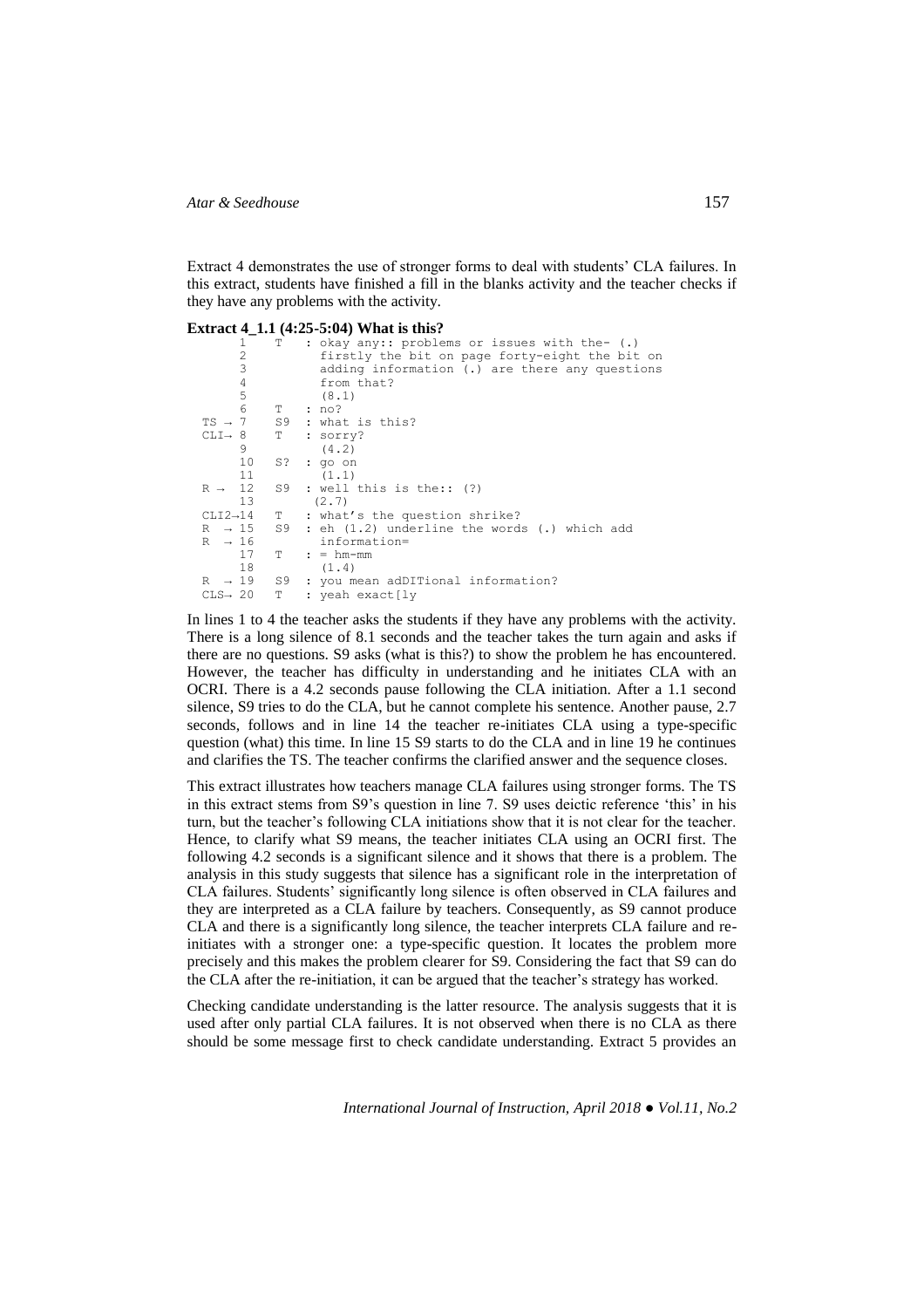158 *A Conversation-Analytic Perspective on the Organization of …*

instance where the teacher checks candidate understanding to see if the CLA done by the student is the same as his/her understanding. In this extract, the interaction is not related to a task, it started simultaneously due to S3's misunderstanding.

#### **Extract 5\_5.15 (46:50-47:04) The phone**

|                         |    | ((S3 shows a mobile phone to S2 and then he     |
|-------------------------|----|-------------------------------------------------|
| 2                       |    | puts it in the same place again))               |
| 3                       |    | ((S1 starts laughing and S2 starts smiling))    |
| 4                       |    | ((S3 puts his hand on his face to show he       |
| 5                       |    | <i>is ashamed</i> ))                            |
| 6                       | Т  | : what's wrong?                                 |
| $TS \rightarrow 7$      | S3 | : it was his ((points at S2))                   |
| $CLI \rightarrow 8$     | T  | $:$ huh?                                        |
| $R \rightarrow 9$       | S3 | : i thought that ((pointing to the phone)) this |
| $R \rightarrow 10$      |    | was his ((pointing to $S2$ ))                   |
| $CI1I2$ $-11$           | T  | : the phone?                                    |
| 12.                     | S3 | : yeah                                          |
| $CI.S. \rightarrow 1.3$ | T  | : no.                                           |

S3 shows a mobile phone to S2 and he puts it in the same place. He wants to ask S2 if the mobile phone is his. Then, in line 3 S1 starts laughing loudly and S2 also smiles. In line 4 S3 covers his face with his hand suggesting that there is an awkward situation. In line 6 realizing that there is something going on, the teacher asks (what's wrong?). In line 7 S3 tries to explain the situation, but the teacher has a trouble and initiates CLA with (huh?). S3 does the CLA pointing at both S2 and the mobile phone. However, with the confirmation check (the phone?), the teacher still tries to clarify if he is referring to the mobile phone and this is confirmed by S3.

This extract illustrates how checking candidate understanding works as a resource. Via this resource, the teacher makes it sure that they share the same understanding after S3's CLA in lines 9 and 10. If there were a problem, S3 would reject the teacher's candidate understanding and do another CLA (see Extract 6). Finally, the teacher responds with (no.) to S3's response in line 7 to mean that the mobile phone does not belong to S2 which suggests that now the teacher has understood the initial problematic turn.

Now, an example of checking candidate understanding where the candidate understanding is wrong and rejected will be demonstrated. In Extract 6 the topic is culture shock and students first do small group discussion. Then, they have a whole class brain storming activity.

# **Extract 6\_2.3 (9:38–10:12) The Importance of Football**

| $TS \rightarrow 1$    |   | S4 : also football.                                    |
|-----------------------|---|--------------------------------------------------------|
| $\mathcal{P}$         |   | (0.9)                                                  |
| $CLI \rightarrow 3$   | T | : football? how is that a culture shock?               |
| $TS \rightarrow 4$    |   | S4 : because (.) er example er: (0.5) the director     |
| $TS \rightarrow 5$    |   | of the company er $(.)$ if there are a $(.)$ big       |
| $TS \rightarrow 6$    |   | match big football match                               |
| 7                     |   | T : yeah                                               |
| $TS \rightarrow 8$    |   | S4 : he can take the holidays only for watching        |
| $TS \rightarrow 9$    |   | the football.                                          |
| 10                    |   | S? : yes [(?)                                          |
|                       |   | ((7 lines are deleted))                                |
| $CI.I \rightarrow 18$ | T | : okay $(.)$ so $(.)$ what's your point that $(.)$ the |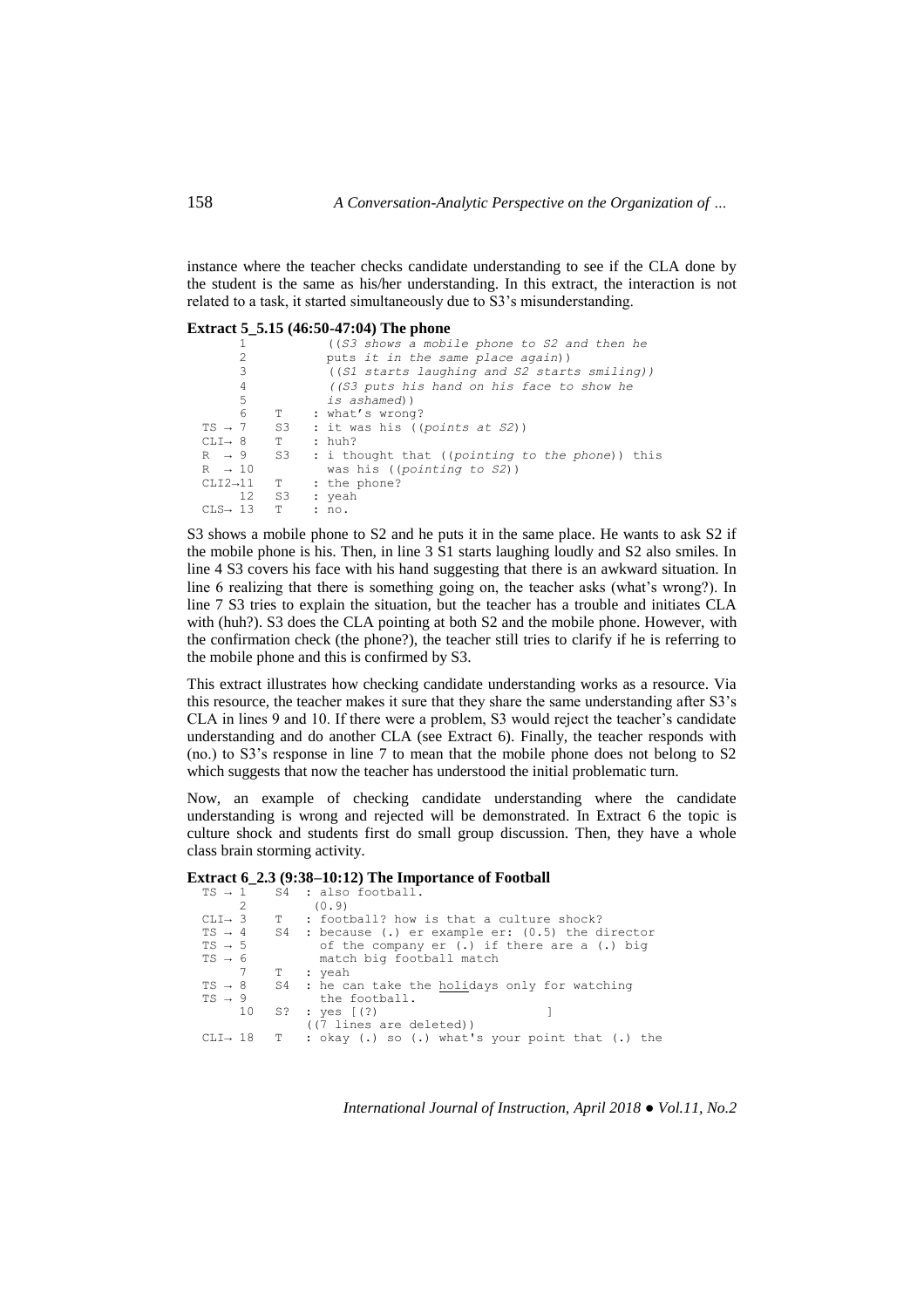```
 CLI→ 19 holidays are different or:?
R \rightarrow 20 S4 : no (.) how important is this sport in this
 R \rightarrow 20 S4 : no (.)<br>21 country<br>22 (0.6)
 CLS \rightarrow 23 T : ah ok
                   : ah okay.
```
S4 mentions football as a culture shock. In line 3 the teacher claims understanding by repeating the answer, but then, he initiates CLA to have S4 explain how this is a culture shock. From line 4 to 9 S4 clarifies how football is a culture shock for him. However, the teacher's checking candidate understanding in line 18 shows that what is different is not clear. In line 20 S4 rejects the candidate understanding and directly goes on to do the CLA by explaining that it is the importance of sports in that country (the UK).

This extract clearly illustrates how checking understanding works as a resource to deal with problems in doing a repair. When there is no problem, it works as a confirmation check (Extract 5), but if the other speaker recognizes a problem, it is understood as a repair initiation as demonstrated in line 20 where S4 directly starts to do the CLA just after rejecting the teacher's candidate understanding. This shows that S4 takes it as a repair initiator. After S4's CLA, the teacher uses the change-of-state marker 'ah' which is a strong indicator of epistemic change and moving into a K+ (knowing) position (Heritage, 2012). To conclude, checking candidate understanding is like a switch in interaction: if there is no problem in intersubjectivity, it is confirmed by the other interlocutor. However, if a TS is detected, it directly acts as a repair initiator.

## **DISCUSSION**

This study has reconceptualised CLA as an action through an emic and unmotivated look at the data in accordance with the gap in the literature presented in the Introduction. In accordance with the research questions, 3 points have been analysed using the microanalytic tool of CA: (1) The three types of initiations in CLA, (2) How CLA is managed when there is a CLA failure and (3) the implications for teacher training. The analysis of these points suggests that: (1) Teachers use 3 types of initiations in CLA, type-specific questions, OCRIs and PR+WHs, and these types are related to the level of epistemic gaps. (2) Teachers use 2 further resources to manage students' CLA failures: using stronger forms and checking candidate understanding. The third research question will be discussed with regard to the findings in research questions 1 and 2 at the end of this section.

The first research question unearths the types of initiations in CLA. The analysis shows that teachers use 3 initiation types which are type-specific questions, OCRIs and PR+WHs. The analysis has demonstrated that the extent of the epistemic gap is a significant determiner in the use of different types (Extracts 1, 2 and 3). These initiators are organized in the epistemic engine of Heritage and Clayman (2010) as follows: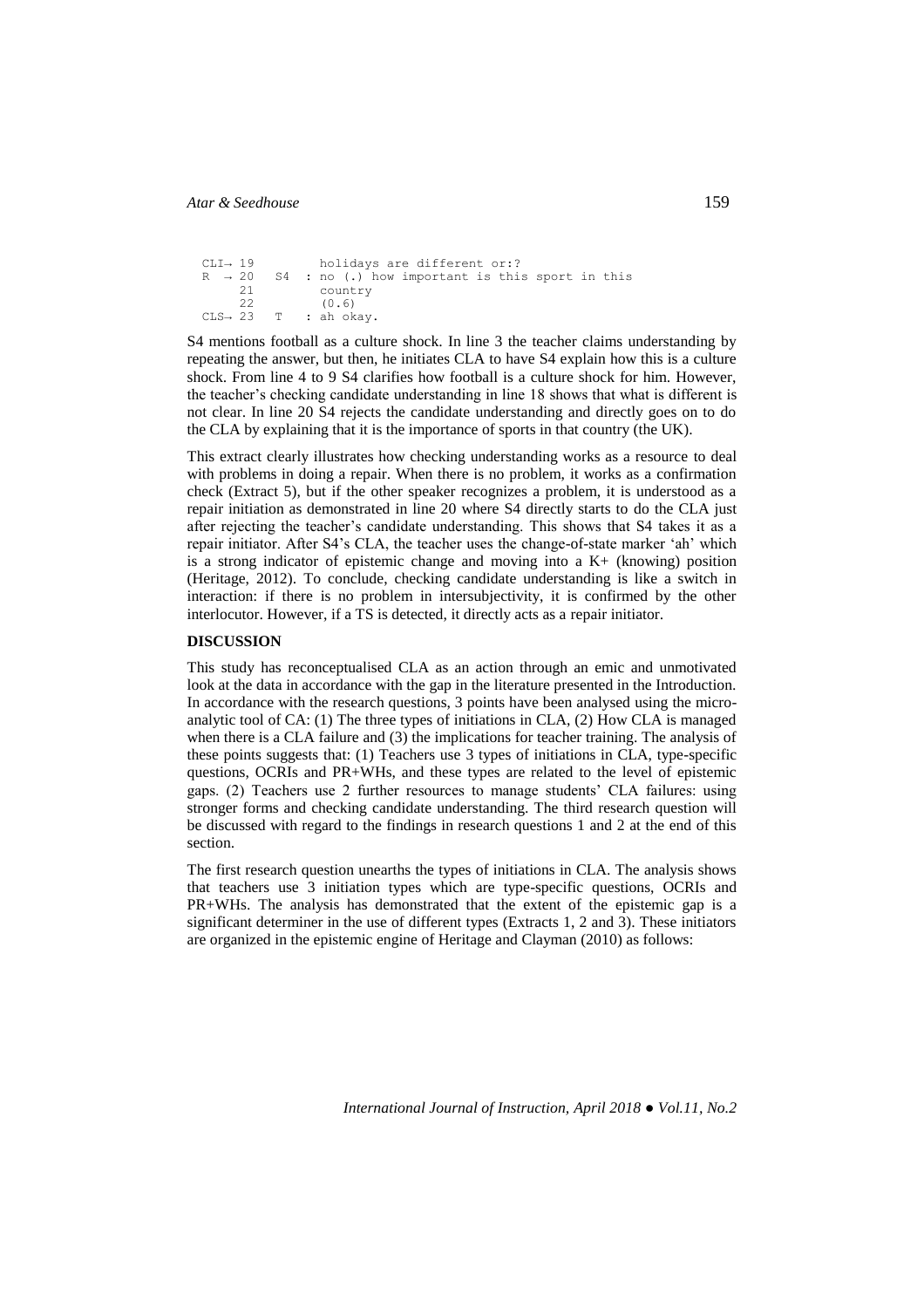

K- (Unknowing state) Figure 2 Types of initiation with regard to the level of epistemic gap

The analysis of the different initiation types in accordance with the adaptation of the CA question 'why these different initiation types, right now?' suggests that the different types of initiations, as illustrated in Figure 2, are directly related to the extent of epistemic gaps. The Analysis section has demonstrated how teachers use different types to neutralize different levels of epistemic gaps. For instance, in Extract 1 there is a partial problem (closer to  $K<sub>+</sub>$ ) and the teacher uses a type specific question. However, he uses an OCRI as he literally has no idea about what the student says in Extract 2 (closer to K-).

In response to the second research question, the analysis has demonstrated that teachers use 2 resources (stronger forms and checking candidates) to achieve intersubjectivity. In this study teachers use stronger forms to locate the TS better and the very high ratio of success in CLA failures after the use of stronger forms is evidence that they help achieve intersubjectivity. The findings about candidates in this study have some unique properties, though. In the literature, checking candidates are reported to target both hearing and understanding problems: In fact, they are mentioned separately as checking candidate understanding and checking candidate hearing. However, this study has found that candidates are almost always used for only understanding problems (Extract 5 and 6). Overlaps are a common cause for hearing problems and consequently, it may be argued that this may be the case as there are fewer overlaps in this context. The lessons in the data are more like traditional classrooms where the Initiation-Response-Feedback pattern is observed frequently as the pedagogic goal in the lessons is to improve academic English. Therefore, the participation structures in these classrooms are quite limited and the interaction is often between two people (a teacher and a student) and it is often one way (teachers initiate and students respond). Accordingly, this might lead to fewer overlaps which decrease hearing problems.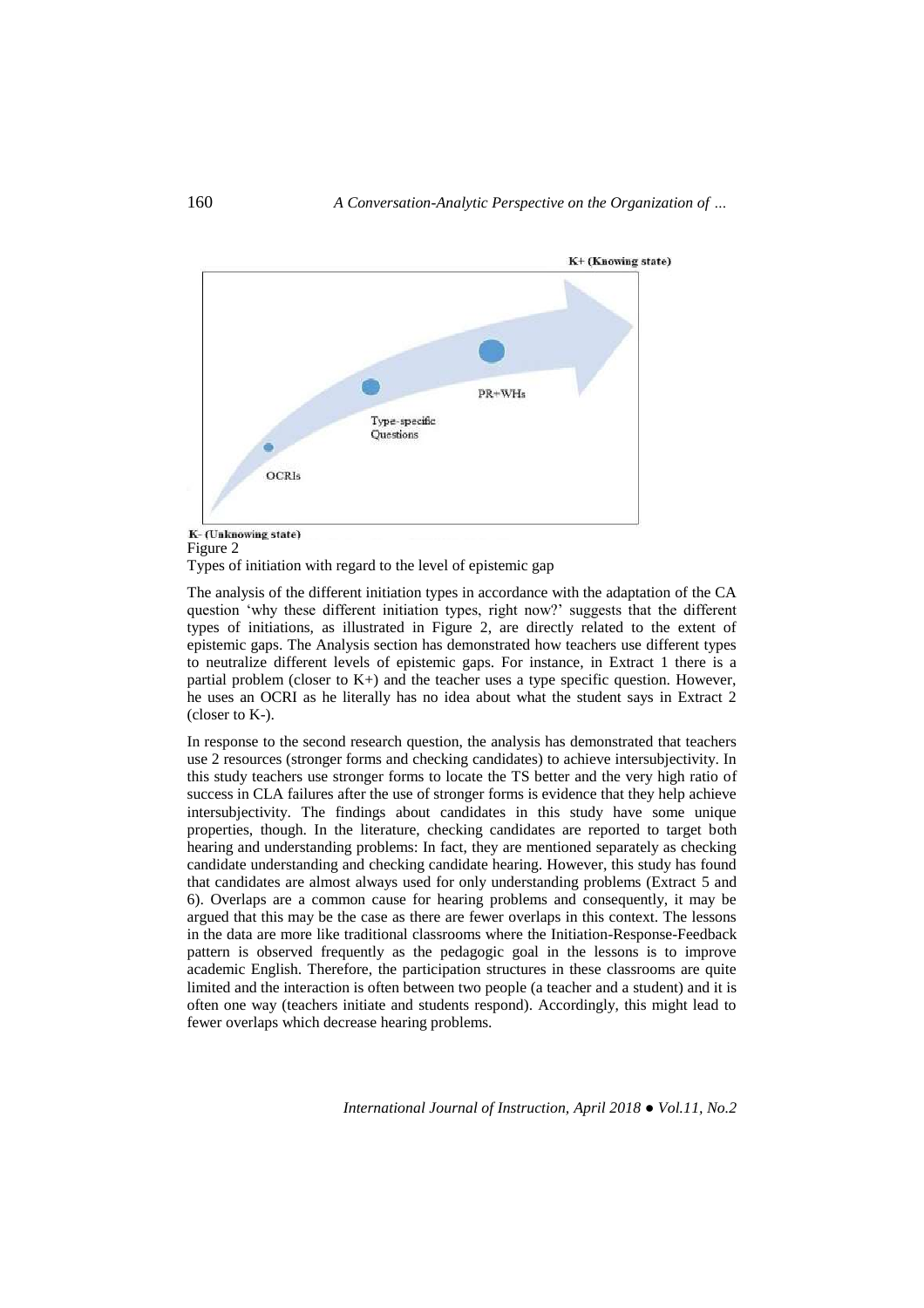To sum up, the use of 3 different initiation types is an IC and it is the first component (formal system) of Markee's IC (Walsh, 2012). Similarly, the 2 resources teachers use to manage CLA failures show that teachers actively evaluate the current level of epistemic gap and use further resources in case of failures which is a part of the semiotic system of IC. Finally, as discussed in candidates, checking candidate understanding is also a very strategic move which is a part of teachers' IC. It ensures that there is clear mutual understanding and it helps achieve intersubjectivity when there is a problem.

### **IC and Teacher training**

As the previous section mentioned teachers' IC, displays of teacher ICs and their implications for L2 teacher training will be mentioned here. As analysed and discussed above, teachers use 2 resources to manage CLA failures: stronger forms and checking candidate understanding. In line with previous studies, teachers in this study use stronger forms to deal with troubles. As shown in Extracts 4, teachers recycle the CLAinitiation in a stronger form to locate a problem more precisely. This shows that teachers actively evaluate the current level of epistemic gap and use stronger forms to achieve intersubjectivity much more effectively which is a part of the second component (the semiotic system) of Markee's (2008) IC. It may also be considered as contributing to learning as it helps students achieve CLA and make long explanations. Consequently, the students are scaffolded to produce longer turns and they express themselves better which in turn provides an environment for more interaction and L2 learning. Candidate understanding is also a very strategic move which is a part of teachers' IC. It ensures that a clear mutual understanding between a teacher and a student, and it helps achieve intersubjectivity when there is a problem in mutual understanding.

Now, two implications for teacher training will be discussed here: reflective practice and the management of interaction in L2 classrooms.

Reflective practice has gained popularity especially in recent decades. The logic behind reflective practice is that teachers can improve the quality of their teaching by doing reflective practice (Karim et al., 2017; Ratminingsih et al., 2017; Walsh, 2011). Walsh's SETT (Self Evaluation of Teacher Talk) framework is developed specifically for this purpose and it aims at increasing teachers' language awareness in a systematic way. Recently, some researchers such as Seedhouse (2008) and Walsh (2006, 2011) have pointed out the benefits of using CA and micro analysis to do reflective practice. CA can show how interactional style affects students' responses. Hence, teachers can improve their teaching through reflective practice which creates better interaction in L2 classrooms and this facilitates L2 learning (Walsh, 2011).

Considering the value of reflective practice, the analysis of CLA in this study may provide some implications for L2 teachers. First, in Data Analysis it has been shown that initiating repair (here CLA) is not at random and the resources used in CLA sequences are patterned. As shown in the Extracts, the resources used by teachers are sensitive to the TS and the level of the epistemic gap. Therefore, teachers may improve their questioning and repair-initiation skills by analysing and reflecting upon their own use. If they study instances where CLA does not move smoothly or where students have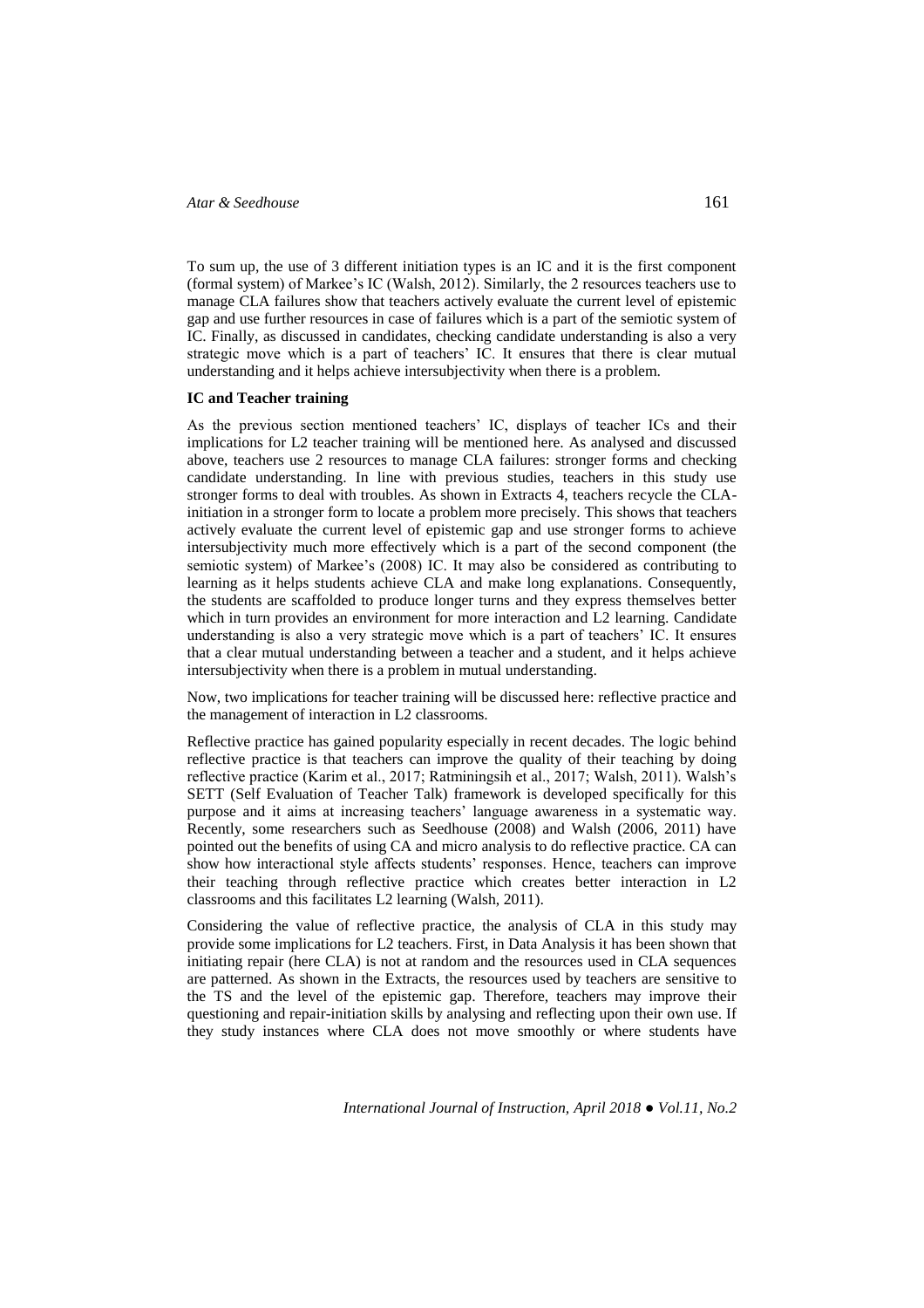difficulty in doing the repair, teachers may check if using another resource would be a better move. For instance, using OCRIs may cause problems as they are vague for locating the epistemic gap and also, they do not mention if there is a hearing or understanding problem. Using a type-specific question, for example, may be a better resource especially in understanding problems. Consequently, the findings of this study may be used in reflective practice to increase teachers' awareness of their use of appropriate repair initiation types. However, it must be kept in mind that, as argued in this thesis, the achievement of intersubjectivity is a local one and it is constructed in a moment by moment fashion.

Also, CA is used to improve L2 teaching and learning by studying L2 classroom interaction (Walsh, 2011). The findings regarding the resources used by teachers for CLA failures can be used to improve the management of interaction in L2 classrooms. For instance, using stronger forms is shown to be an effective resource (Extract 4) and the analysis demonstrates that students are usually able to do the CLA when the teacher re-initiates CLA-initiation using a stronger form. Therefore, it may be suggested that their use as a resource seems to work as seen from the next successful CLA moves of students.

Finally, the resource checking candidate understanding is observed to be quite commonly used by teachers in this study for managing failures. Using candidate understandings may be useful in L2 classrooms as teachers can keep track of intersubjectivity by candidate understandings which enables them to check mutual understanding occasionally. When there is a problem, candidates work as a CLA initiator and students do the CLA automatically (Extract 6). In this sense, teachers may use them to pre-empt possible problems in interaction which may cause further problems and break progressivity later in interaction. Consequently, this can be used to improve teacher trainees' teaching. For instance, as a part of reflective practice, teacher trainers can record teacher trainees' lessons and they can work on these lessons to improve questioning skills through the findings on CLA as explained above. Teacher trainers can show the trainees how different types of initiations work and how some of them can be better than others in certain contexts.

To sum up, the findings of this study regarding CLA initiators and the resources used in CLA failures have some implications for L2 classrooms: increasing teachers' awareness regarding the possible options that have different uses in interaction. The different types of initiation and the resources used for management of failures can be used to increase teachers' awareness and they can be aware of the range of options available for managing problems in interaction. Consequently, by doing reflective practice and using CA to understand the micro mechanisms in interaction, teachers may improve their IC which in turn has the potential to improve their interactional skills. This has the potential to facilitate students' learning and improve their interactional skills. It may also be added that the contribution of this study to reflective practice studies is that the findings of this study draws attention to the first component of Markee (2008) (the formal system) unlike the seminal studies such as Walsh (2011) which usually focuses on the semiotic system.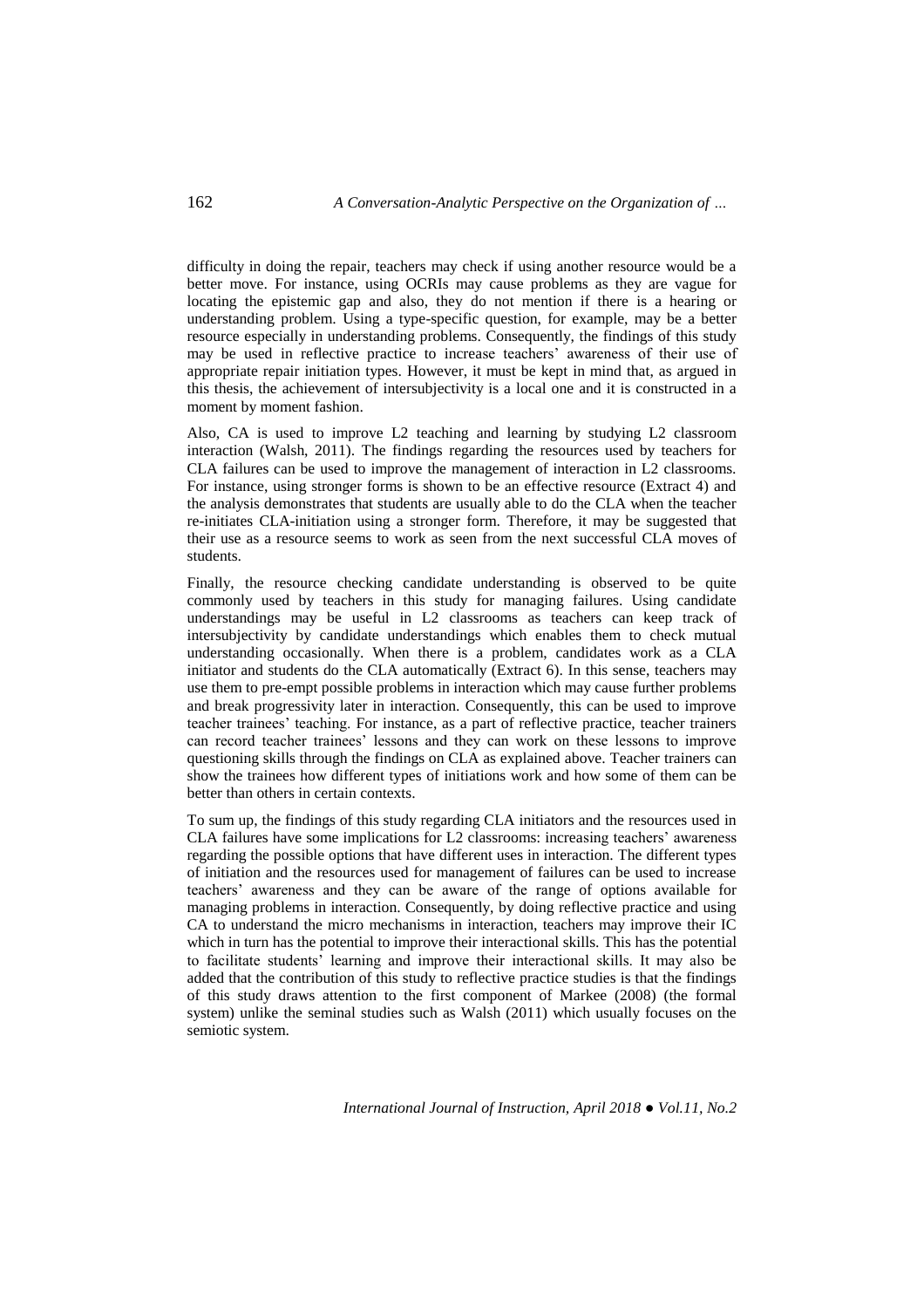## **CONCLUSION**

The focus of this study, CLA, is studied from a CA perspective in contrast to the quantitative studies in the discourse-analytic tradition. In this sense, this study addresses to the call for studies focusing on more qualitative and social aspects of L2 classroom interaction. The findings have shown that there are 3 types of CLA initiation which are related to the level of epistemic gaps. The findings also demonstrate that 2 further resources are used by teachers in case of student CLA failures. So, this study contributes to L2 repair mechanism studies and improving teaching\learning in L2 classrooms.

As for the limitations of the study, the observations about non-verbal phenomena were not presented due to word limitation. Also, this study focused on only teacher-led CLA and students' initiation of CLA is not studied. Finally, this study aimed at mainly describing and analysing CLA and using the findings to train L2 teachers. Accordingly, studying the development of students' CLA ability could shed light on L2 learning which would be a significant contribution to the field.

#### **REFERENCES**

Ahangari, S., & Amirzadeh, S. (2011). Exploring the Teachers use of spoken corrective feedback in Teaching Iranian EFL Learners at Different Levels of Proficiency. *Procedia - Social and Behavioral Sciences*, *29*, 1859-1868.

Åhlund, A., & Aronsson, K. (2015). Corrections as Multiparty Accomplishment in L2 Classroom Conversations. *Linguistics and Education, 30*, 66-80.

Anatolievna, S. T., Munirovna, N. A., Kasimovna, V. D., Mirzayanovna, S. L., & Anatolievn, B. T. (2017). Pedagogical Management of University Students' Communication Ability Development*. International Journal of Instruction*, *10*(3), 79- 92.

Atar, C. (2016). The Sequential Organization and Management of Teachers' Otherinitition of Clarification in Second Language Classroom Contexts (Doctor of Philosophy). University of Newcastle upon Tyne, Newcastle, the United Kingdom.

Balaman, U. (2015). Collaborative construction of online L2 task accomplishment through epistemic progression. *Procedia - Social and Behavioral Sciences, 199*, 604- 612.

Cho, E. H., & Larke, P. J. (2010). Repair Strategies Usage of Primary Elementary ESL Students: Implications for ESL Teachers. *The Electronic Journal for English as a Second Language*, *14*(3), 1-18.

Çokal-Karadaş, D. (2010). Conversational Repair in Foreign Language Classrooms: A Case Study in a Turkish Context. *Eurasian Journal of Educational Research (EJER), 39*, 145-160.

Dingemanse, M., & Enfield, N. J. (2015). Other-initiated repair across languages: towards a typology of conversational structures. *Open Linguistics*, *1*, 96-118.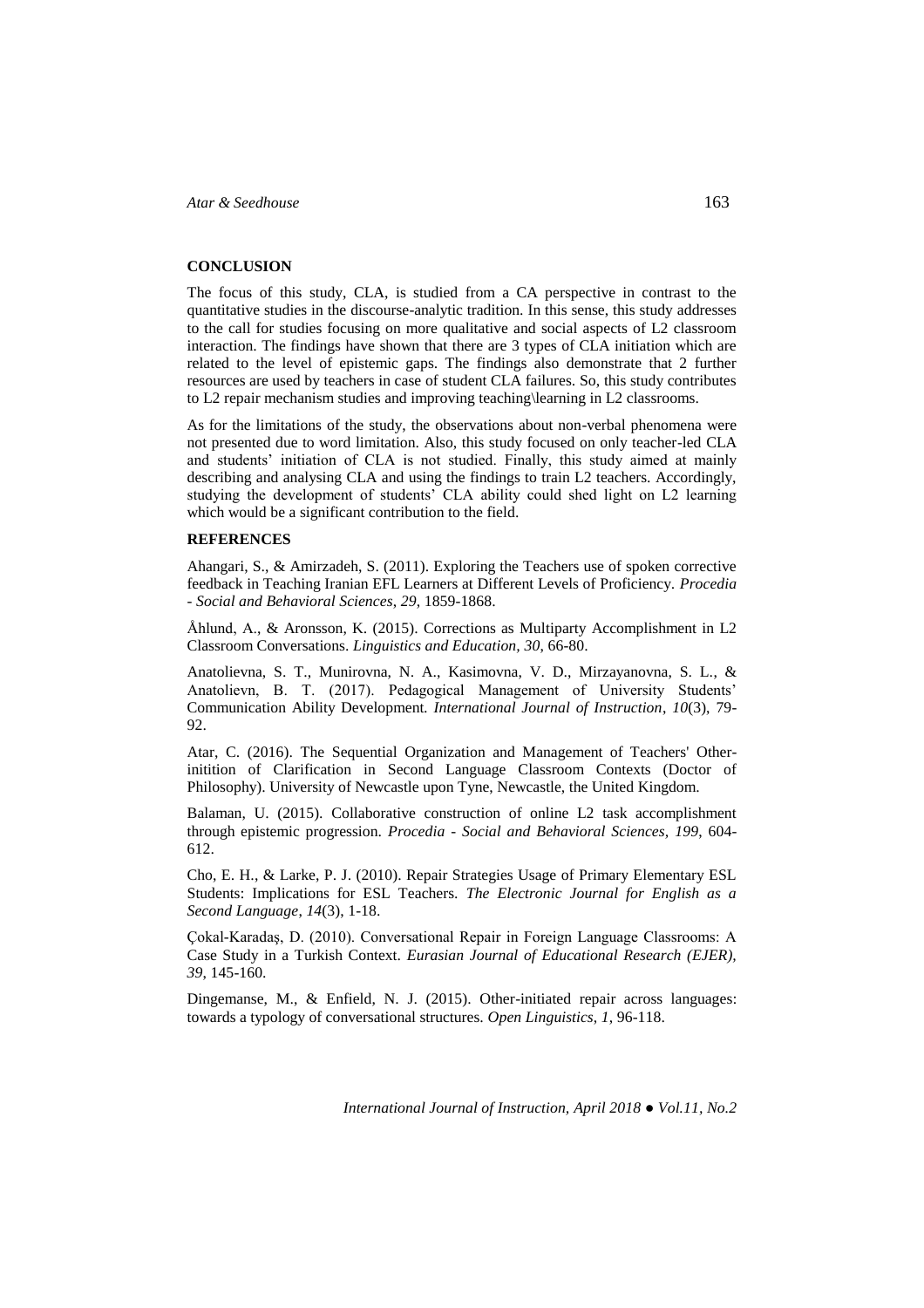Dornyei, Z. (2007). *Research Methods in Applied Linguistics*. Oxford: OUP.

Firth, A., & Wagner, J. (2007). Second/Foreign language learning as a social accomplishment: Elaborations on a 'reconceptualised' SLA. *The Modern Language Journal, 91*(1), 800-819.

Gardner, R. (2004). Conversation Analysis. In Davies, A. and Elder, C. (ed) (2004) *The Handbook of Applied Linguistic*s, Blackwell Publishing: Oxford, 262-284.

Heritage, J. (2012). The Epistemic Engine: Sequence organization and territories of knowledge. *Research on Language and Social Interaction*, 45(1), 30-52.

Heritage, J. & Clayman, S. E. (2010). *Talk in Action: Interactions, Identities and Institutions*. Boston: Wiley-Blackwell.

INTO Courses (2015). Retrieved 01 July 2015 from [http://www.intohigher.com/u](http://www.intohigher.com/)k/engb/our-centres/into-newcastle-university/studying/our-courses.aspx

Karim, A., Mohamed, A. R., & Rahman, M. M. (2017). EIA- A Teacher Education Project in Bangladesh: An Analysis from Diversified Perspectives. *International Journal of Instruction, 10*(4), 51-66*.*

Kasper, G. (2006). Beyond repair: conversation analysis as an approach to SLA. *AILA Review*, *19*, 83–99.

Kasper, G., & Wagner, J. (2011). A conversation-analytic approach to second language acquisition. In D. Atkinson, (ed.) *Alternative Approaches to Second Language Acquisition. London*: Routledge, 117-142.

Kendrick, K. H. (2015). The intersection of turn-taking and repair: the timing of otherinitiations of repair in conversation. *Frontiers in psychology, 6*, 250.

Koshik, I. (2003). Wh-questions used as challenges. *Discourse Studies, 5*(1), 51-77.

Koshik, I. (2005). Alternative questions used in conversational repair. *Discourse Studies, 7*(2), 193-211.

Liddicoat, A. J. (2011). *An Introduction to Conversation Analysis* (Second Edition). Continuum International Publishing group.

Lilja, N. (2014). Partial repetitions as other-initiations of repair in second language talk: Re-establishing understanding and doing learning. *Journal of Pragmatics*, *71*, 98-116.

Manrique, E. & Enfield, N. J. (2015). Suspending the next turn as a form of repair initiation: evidence from Argentine Sign Language. *Frontiers in Psychology*, 6, 1326.

Markee, N. (2008). *Conversation Analysis*. Lawrence Erlbaum Associates, NJ 07430.

Nyroos, L., Sandlund, E., & Sundqvist, P. (2017). Code-switched repair initiation: The case of Swedish eller in L2 English test interaction. *Journal of Pragmatics, 120*, 1-16.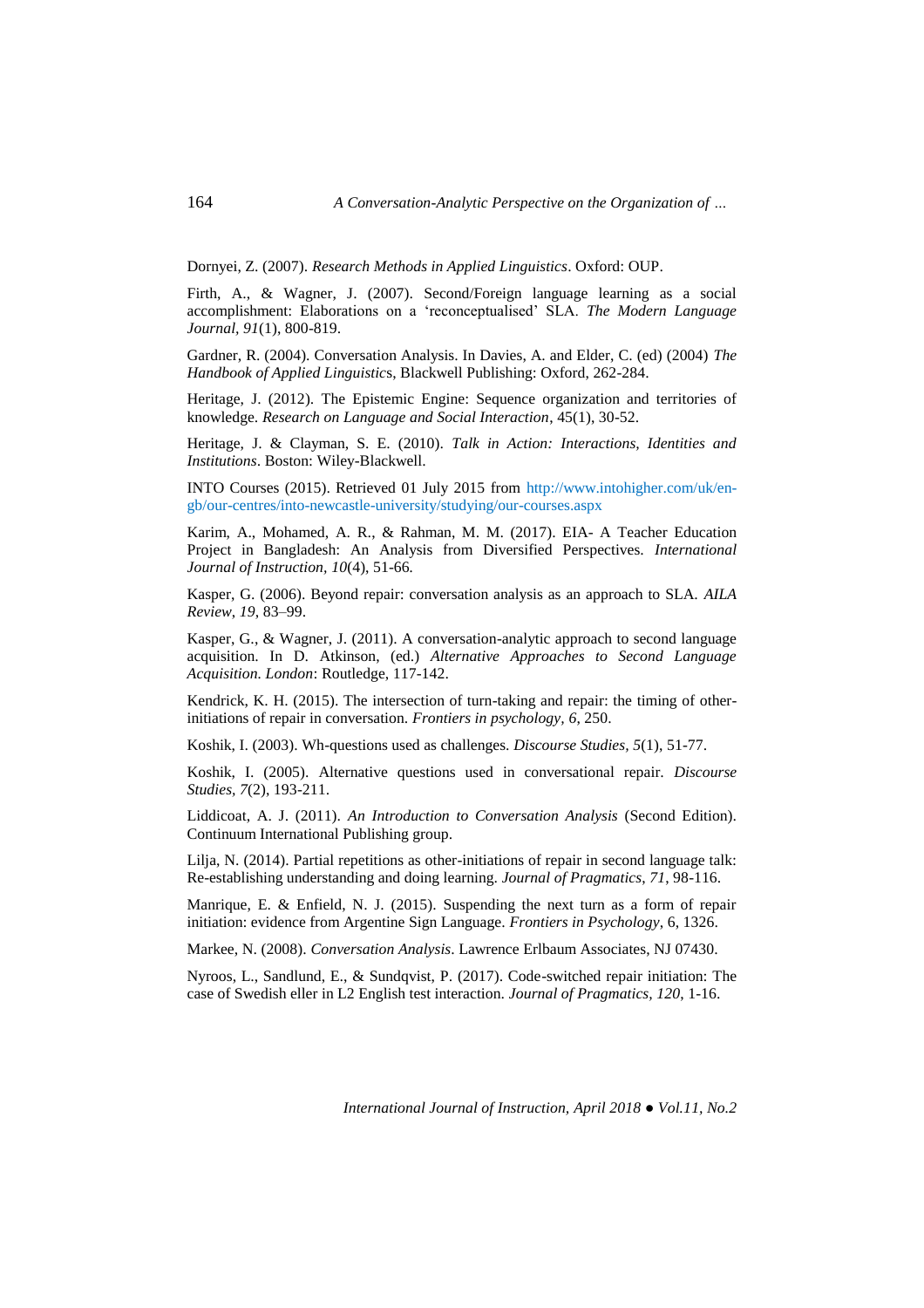Ogino, M. (2012). Modified output, clarification requests and developmental progress of learner language: the case of negation of adjectives in L2 Japanese. *New Zealand Studies in Applied Linguistics*, *18*(1), 7-22.

Rassai, E., & Moinzadeh, A. (2011). Investigating the Effects of Three Types of Corrective Feedback on the Acquisition of English Wh-question Forms by Iranian EFL Learners. *English Language Teaching*, *4*(2), 97-106.

Ratminingsih, N. M., Artini, L. P., & Padmadewi, N. N. (2017). Incorporating Self and Peer Assessment in Reflective Teaching Practices. International Journal of Instruction, *10*(4), 165-184. https://doi.org/10.12973/iji.2017.10410a.

Rylander, J. (2009). Repair work in a Chinese as a foreign language classroom. In H. Nguyen & G. Kasper (Ed.), *Talk-in-interaction: Multilingual Perspectives*, 245-280.

Schegloff, E. A. (1997). Practices and actions: boundary cases of other-initiated repair. *Discourse Processes*, *23*(3), 499-545.

Schegloff, E. A. (2000). When 'others' initiate repair. *Applied Linguistics*, *21*(2), 205- 243.

Schegloff, E. A. (2007). *Sequence Organization in Interaction.* Cambridge, UK: CUP.

Seedhouse, P. (1998). CA and the analysis of foreign language interaction: a reply to Wagner*. Journal of Pragmatics*, *30*, 85-102.

Seedhouse, P. (2004). *The Interactional Architecture of the Language Classroom: A Conversation Analysis Perspective*. Malden, MA: Blackwell.

Seedhouse, P. (2008). Learning to talk the talk: Conversation Analysis as a tool for induction of trainee teachers. In Garton, S. and Richards, K. (Ed.) *Professional Encounters in TESOL*. Basingstoke: Palgrave Macmillan, 42-57.

Sert, O., & Walsh, S. (2013). The interactional management of claims of insufficient knowledge in English language classrooms. *Language and Education, 27*(6), *542-565.*

Sidnell, J. (2010). *Conversation Analysis: An Introduction.* Wiley-Blackwell.

Sun, D. (2014). From Communicative Competence to Interactional Competence: A New Outlook to the Teaching of Spoken English. *Journal of Language Teaching and Research*, 5(5), 1062-1070.

Svennevig, J. (2008). Trying the easiest solution first in other-initiation repair. *Journal of Pragmatics*, *40* (2), 333-348.

ten Have, P. (2007). *Doing Conversation Analysis (2nd Edition)*. London: Sage.

Walsh, S. (2006). *Investigating Classroom Discourse*. New York: Routledge.

Walsh, S. (2011) *Exploring Classroom Discourse Language in Action*. Oxon: Routledge.